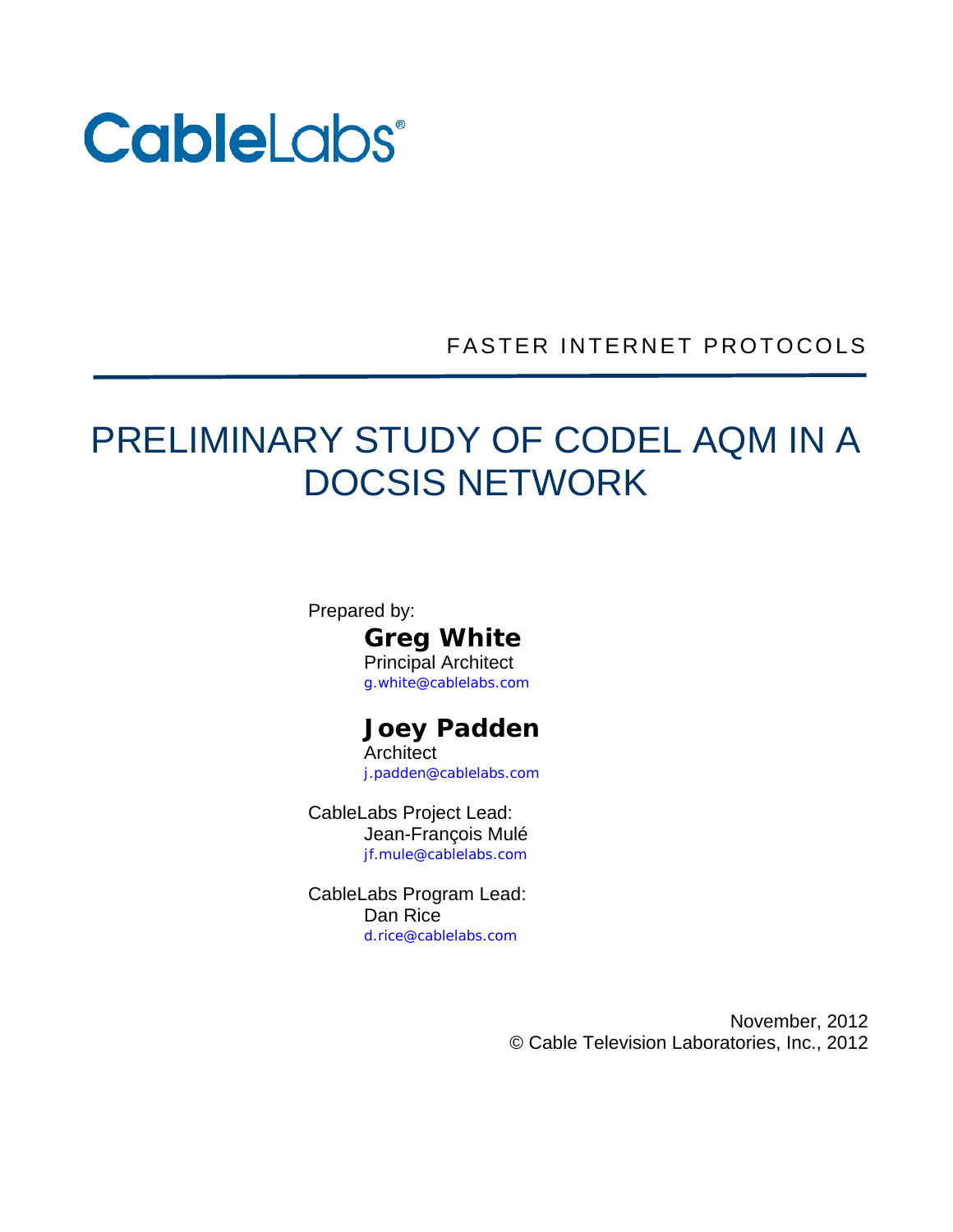## **DISCLAIMER**

This document is published by Cable Television Laboratories, Inc. ("CableLabs®") to provide information to the cable industry. CableLabs reserves the right to revise this document for any reason including, but not limited to, changes in laws, regulations, or standards promulgated by various agencies; technological advances; or changes in equipment design, manufacturing techniques or operating procedures described or referred to herein. This document is prepared by CableLabs on behalf of its cable operator members to facilitate the rendering, protection, and quality control of communications services provided to subscribers.

CableLabs makes no representation or warranty, express or implied, with respect to the completeness, accuracy or utility of the document or any information or opinion contained in this document. Any use or reliance on the information or opinion is at the risk of the user, and CableLabs shall not be liable for any damage or injury incurred by any person arising out of the completeness, accuracy or utility of any information or opinion contained in this document.

This document is not to be construed to suggest that any manufacturer modify or change any of its products or procedures, nor does this document represent a commitment by CableLabs or any member to purchase any product whether or not it meets the described characteristics. Nothing contained herein shall be construed to confer any license or right to any intellectual property, whether or not the use of any information herein necessarily utilizes such intellectual property.

This document is not to be construed as an endorsement of any product or company or as the adoption or promulgation of any guidelines, standards, or recommendations.

## **ACKNOWLEDGMENTS**

The authors would like to acknowledge and thank the inventor of the CoDel algorithm, Kathleen Nichols, Pollere, Inc., for her contributions to this study. In particular, for her development of the ns-2 system and traffic models and portions of the simulation code, for her contributions to the analysis and interpretation of the simulation results, and, perhaps most importantly, for her guidance in the application of the CoDel algorithm to address buffering latency in the DOCSIS 3.0 cable modem.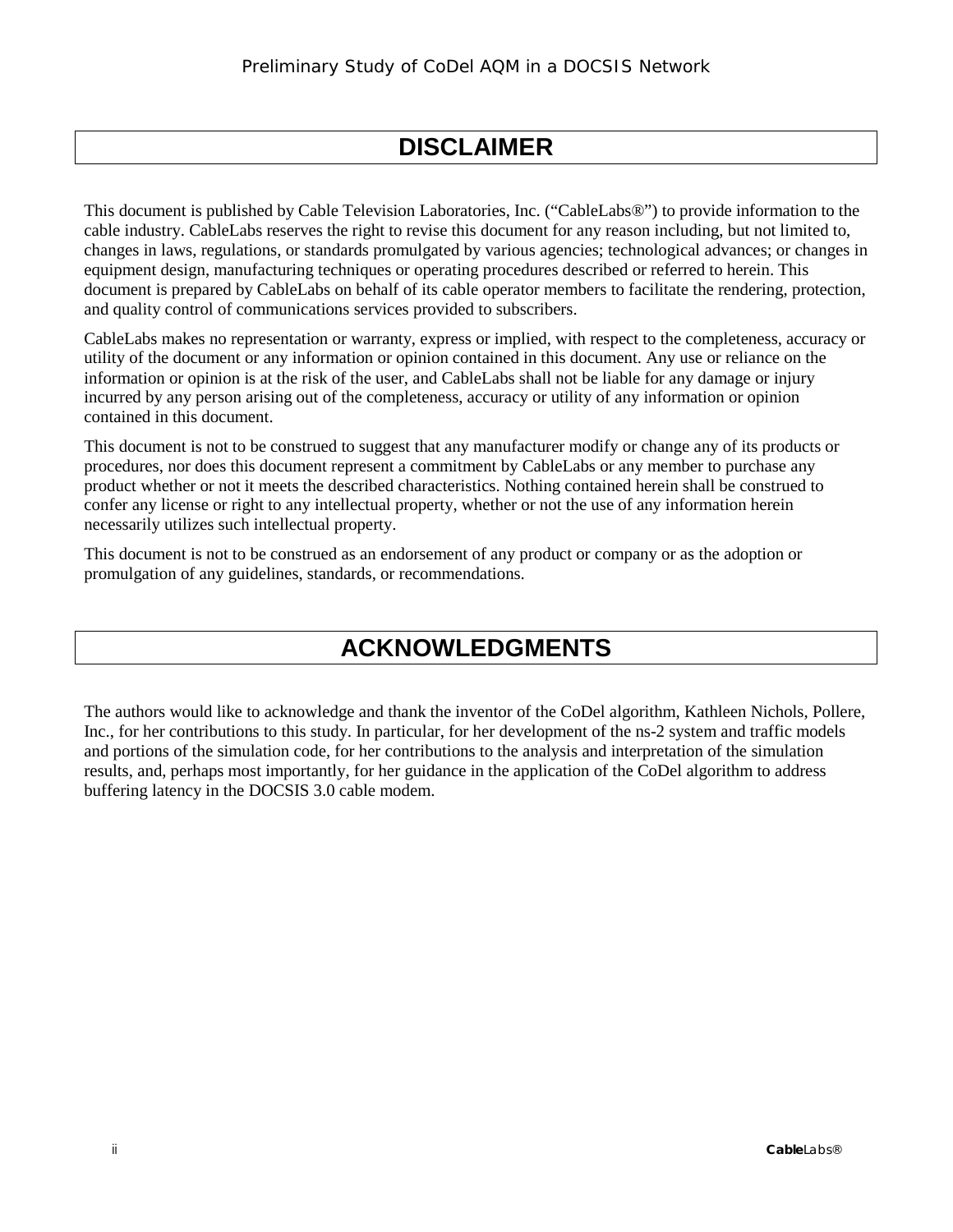# **Table of Contents**

| 1              |                                                                                   |  |
|----------------|-----------------------------------------------------------------------------------|--|
|                | 1.1<br>1.2                                                                        |  |
| $\overline{2}$ |                                                                                   |  |
|                | 2.1<br>2.2<br>2.2.1<br>2.2.2<br>2.2.3<br>2.3                                      |  |
| 3              |                                                                                   |  |
|                | 3.1<br>3.1.1<br>3.1.2<br>3.1.3<br>$3.2^{\circ}$<br>3.2.1<br>3.2.2<br>3.2.3<br>3.3 |  |
| $\overline{4}$ |                                                                                   |  |
|                | 4.1<br>4.1.1<br>4.1.2<br>4.1.3<br>4.2<br>4.2.1<br>4.2.2<br>4.3<br>4.3.1<br>4.3.2  |  |
|                | 4.4                                                                               |  |
| 5              |                                                                                   |  |
| 6              |                                                                                   |  |
|                | <b>APPENDIX A</b>                                                                 |  |
|                | <b>APPENDIX B</b>                                                                 |  |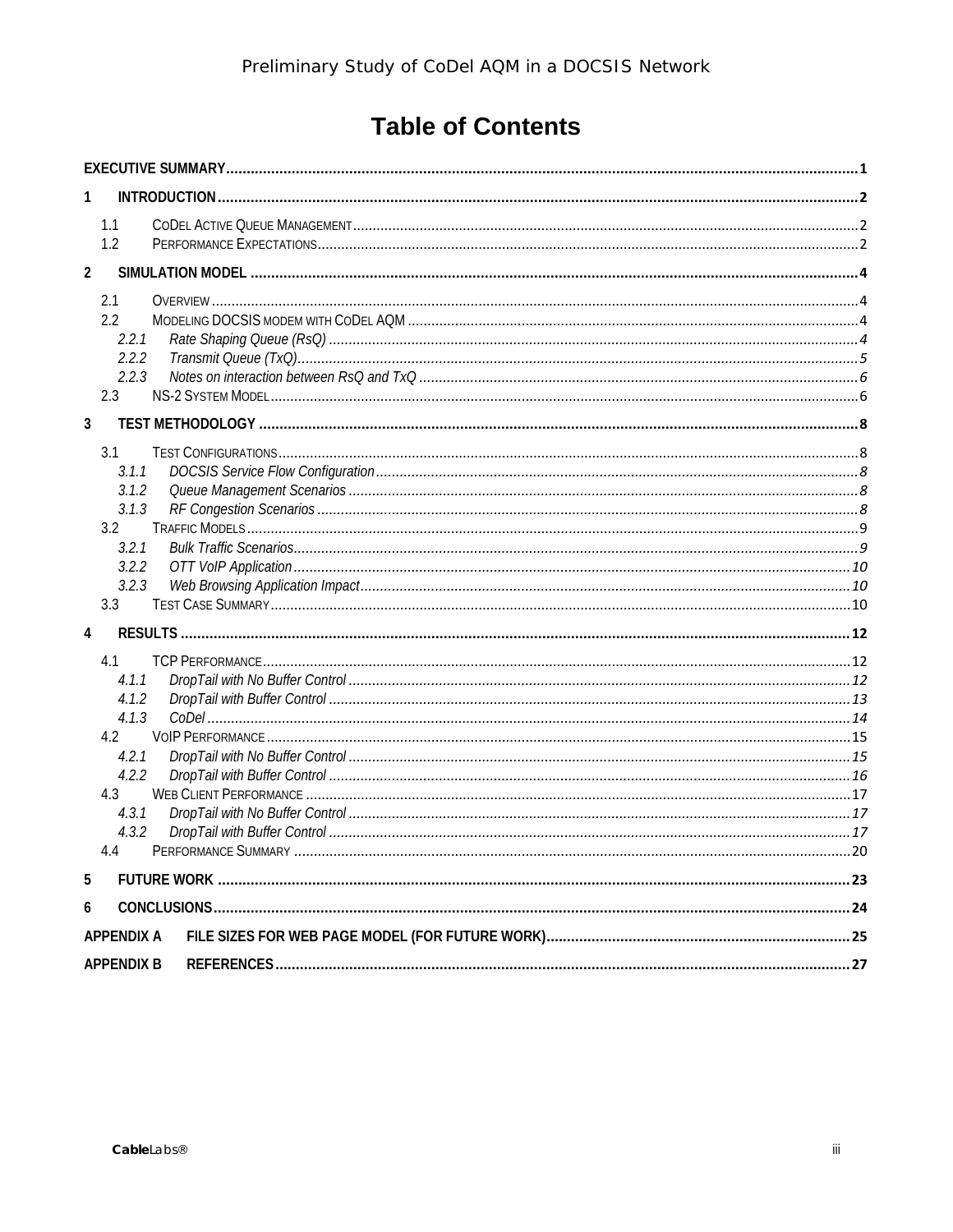# **List of Figures**

## **List of Tables**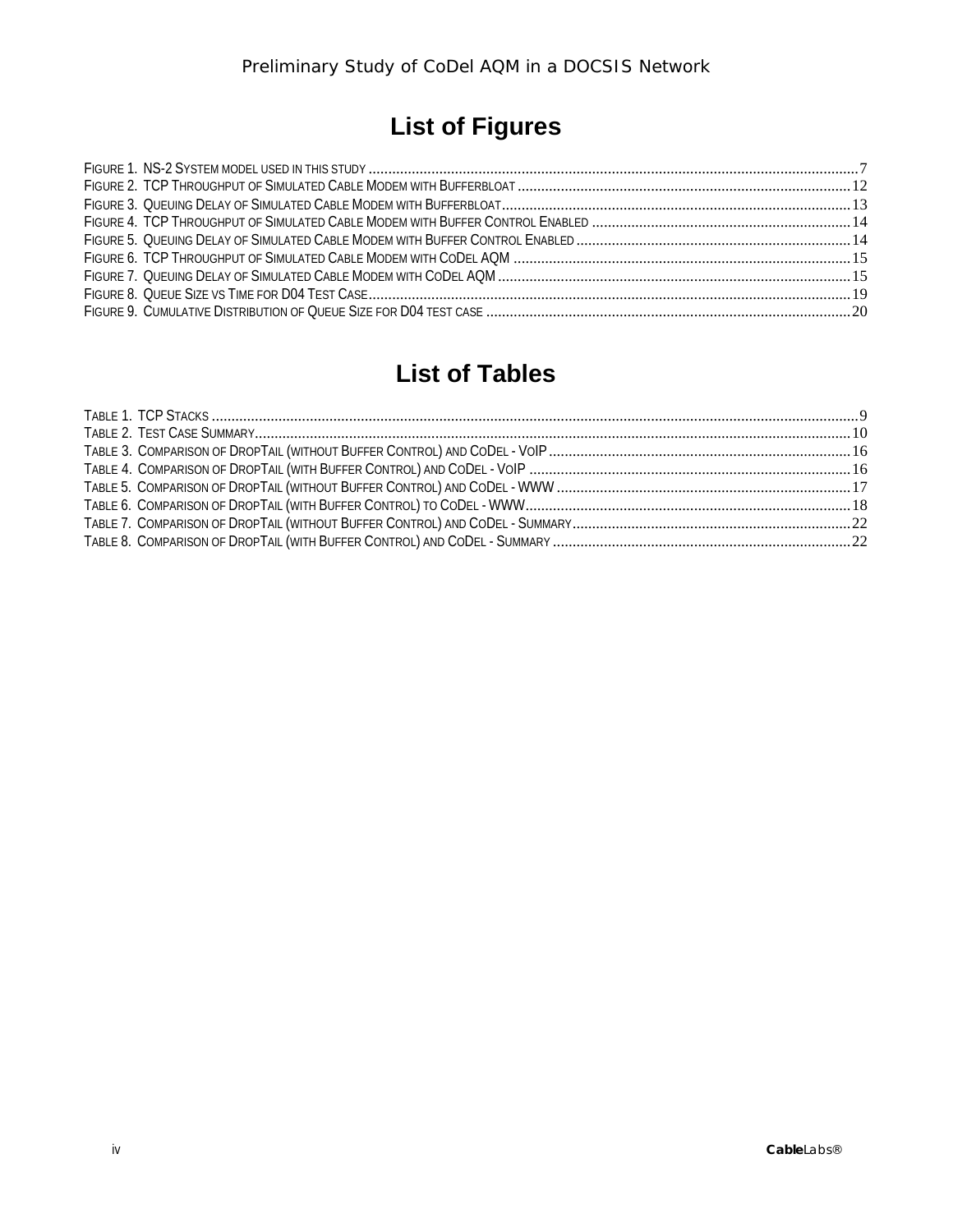## <span id="page-4-0"></span>**EXECUTIVE SUMMARY**

The "Controlled Delay" (CoDel) Active Queue Management technique is implemented in a simulated DOCSIS 3.0 Cable Modem, and its performance in a range of conditions is compared against a model of an existing DOCSIS 3.0 Cable Modem (which utilizes tail-drop queuing), both with and without use of the DOCSIS 3.0 Buffer Control feature.

In comparison to tail-drop queuing without Buffer Control, these preliminary results show that CoDel provides radically better performance than tail-drop for latency sensitive traffic, with VoIP MOS scores increasing by an average of 2.7 MOS points in loaded conditions, and web page load times dropping by nearly a factor of 10 in most of the test conditions. CoDel achieves this result with only a slight (0-2%) drop in TCP throughput.

In comparison to tail-drop queuing with the Buffer Control feature enabled and set to the CableLabs recommended 50 ms value, we see more of a mixed result. The TCP throughput results are unchanged, with taildrop still providing slightly better results than CoDel. In VoIP MOS performance, tail-drop improved significantly, and provided equivalent performance to CoDel, with a 0.1-0.2 MOS point difference between the two in most cases. However, CoDel still provided markedly better web page load times, though in most cases, the magnitude of the improvement was diminished.

CoDel has advantages over tail-drop in that it does not need to be tuned to the subscriber's data rate, and further it automatically seeks a good operating point even when the subscriber data rate changes, for example in Power Boost situations, or conversely, episodes of upstream channel congestion.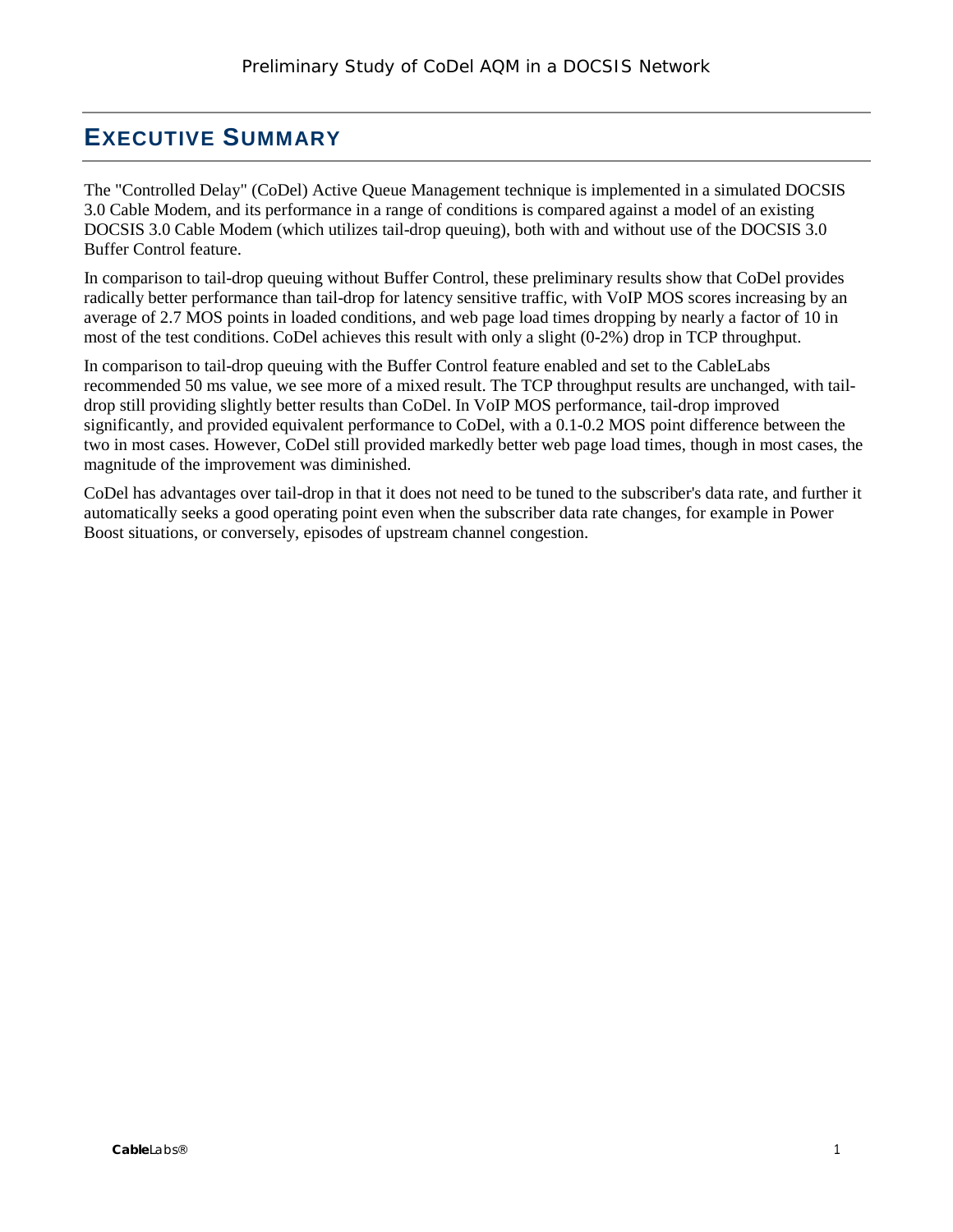## <span id="page-5-0"></span>**1 INTRODUCTION**

Simulation testing is used to study the impact of applying CoDel queue management in the upstream direction of cable modems (CMs). The approach is to create a model of the CM where the queue management can be either tail-drop or CoDel and where the upstream transmission opportunity grant rate can be varied to indicate congestion or lightly-loaded periods. The model is driven by traffic loads chosen to be representative of home usage patterns of particular interest in studying delay, or "bufferbloat", issues: uploading a large file, over-the-top voice-over-IP (VoIP), and web browsing.

In the experiments, tail-drop (unmanaged) and CoDel managed queues will be compared and some variations in the application of CoDel will be tested. Results will focus on differences in packet delay, overall and per-flow throughput, and loss rates.

Note: the term "tail-drop" is more commonly used in general discourse to describe the queue management practice of discarding the newest arriving packet when the buffer is exhausted, but the ns-2 simulator calls its corresponding buffer model "DropTail". The terms are interchangeable. When referring to the simulation model, this paper uses the term DropTail, whereas when speaking more generally, the term "drop-tail" is used.

## <span id="page-5-1"></span>**1.1 CODEL ACTIVE QUEUE MANAGEMENT**

The CoDel AQM algorithm was developed to address the bufferbloat issue. It is intended to be a lightweight "knobless" algorithm that directly addresses the issue caused by bufferbloat: queuing latency. The CoDel algorithm was published into the public domain on May 2012 [\[CoDel\],](#page-30-1) and the authors make an open source implementation available.

The core of the CoDel algorithm involves measuring the "sojourn-time" of each packet being forwarded by the device, where sojourn-time is defined as the total time that the packet takes to transit the device. When a packet is being de-queued at the head of the queue, CoDel makes a drop decision based upon the sojourn time of the packet, and the recent history of sojourn time.

The drop decision is based upon comparing the sojourn times to a target value of 5 ms. If, over the last 100 ms, sojourn times remain above 5 ms, CoDel enters a "drop state" in which it begins dropping packets. Upon entering the drop state, CoDel starts with a fairly low drop rate (drop 1 packet every 100 ms), but that rate increases with each packet drop as long as the sojourn time remains above the target latency.

The result is that CoDel allows applications such as TCP to fill the buffer in a network element as long as the queue build-up is short-lived and drains down to an empty (or nearly-empty) state. If the buffer doesn't drain on its own, CoDel sends TCP a congestion signal (via packet drops) to force it to drain.

#### <span id="page-5-2"></span>**1.2 PERFORMANCE EXPECTATIONS**

In comparing DropTail w/Buffer Control to CoDel, expectations are that DropTail with an appropriately sized buffer (e.g., resulting in a maximum queuing latency of  $\sim 50$  ms at the maximum sustained traffic rate (MSR)) will provide good performance in a variety of scenarios. In particular:

- 1. TCP should be able to maintain a steady-state transfer at the MSR.
- 2. When the upstream is uncongested and the CM is transferring TCP data at the MSR, the buffer will result in a consistent 40-50 ms of latency, which in most cases will only slightly degrade VoIP quality, and will result in on the order of N \* 50 ms of additional page load time, where N is the number of serialized object fetches required to load a page (on the order of 15-20).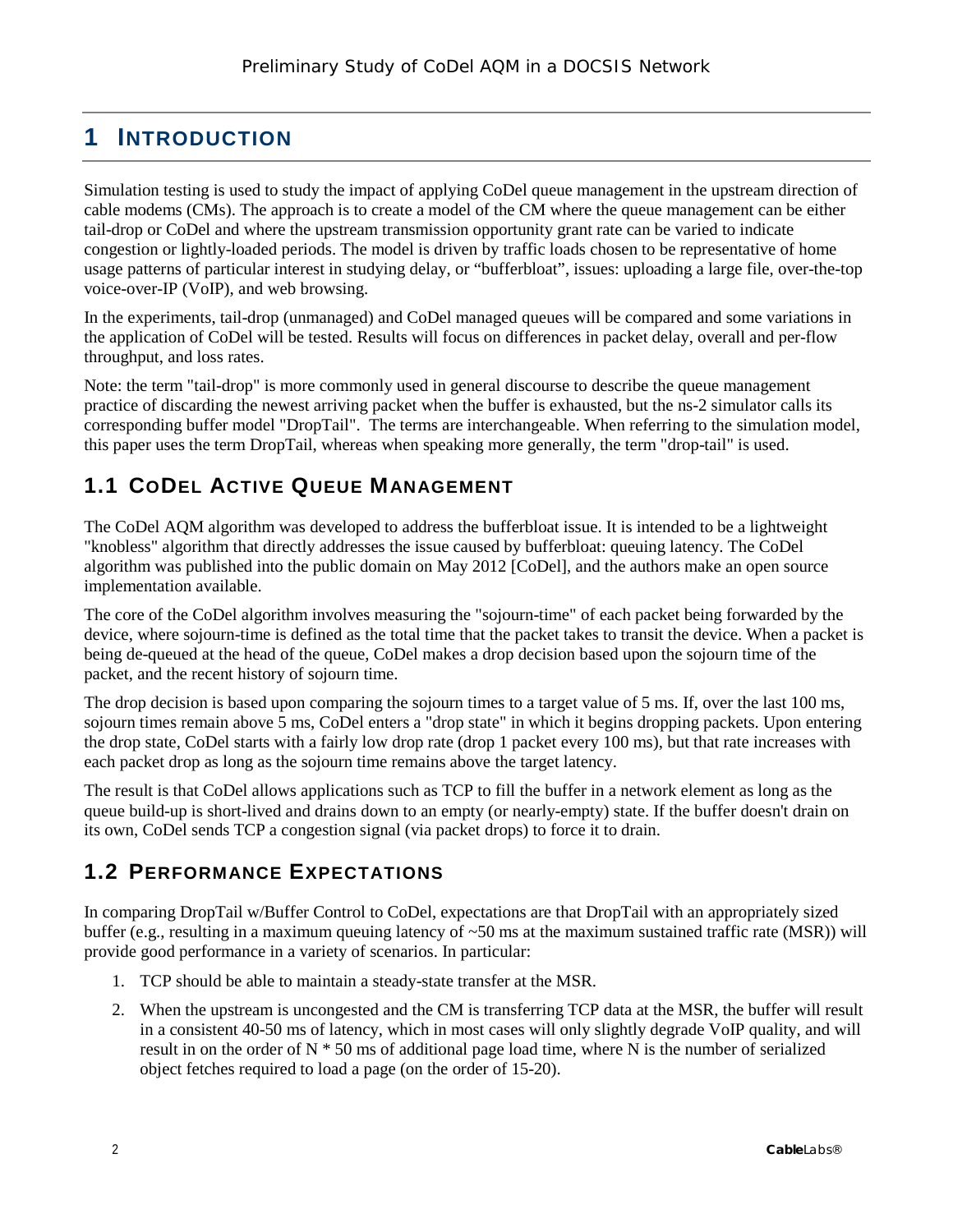3. When the CM is not loaded with TCP upload traffic, the buffer will remain largely empty and upstream traffic will experience low latency.

However, when either the upstream channel is congested or the CM is bursting at the Peak Traffic Rate, the fixed buffer size of the DropTail queue will result in its being mismatched to the data rate, in one case larger than desired, and in the other case smaller. More specifically:

- 1. When the upstream is congested, the now oversized buffer will result in excessive latency that will degrade user experience for latency sensitive traffic beyond what is caused by the congestion alone.
- 2. When the upstream is uncongested, and the Peak Traffic Rate and Max Traffic Burst are set in such a way as to provide a significant data burst (*a la* PowerBoost), the buffer will be significantly undersized, which may result in an inability to achieve the Peak Traffic Rate.
- 3. Furthermore, if Buffer Control is not configured by the operator, then the DropTail buffer size could be highly mismatched to the data rate, resulting in extremely poor performance during loaded conditions. Historically, queuing latencies on the order of seconds have been reported, which will severely degrade latency sensitive applications (such as VoIP, real-time gaming, and web-browsing).

Also, TCP will seek to keep the DropTail queue completely full (in fact it will constantly ramp up its sending rate until the full buffer causes a packet drop, signaling TCP to temporarily slow down). As a result, when one or more TCP sessions are running, the buffer has very little remaining capacity for other flows to utilize.

CoDel is expected to match DropTail performance in cases where DropTail performs well, and exceed DropTail performance in the scenarios described above, which are troublesome for DropTail.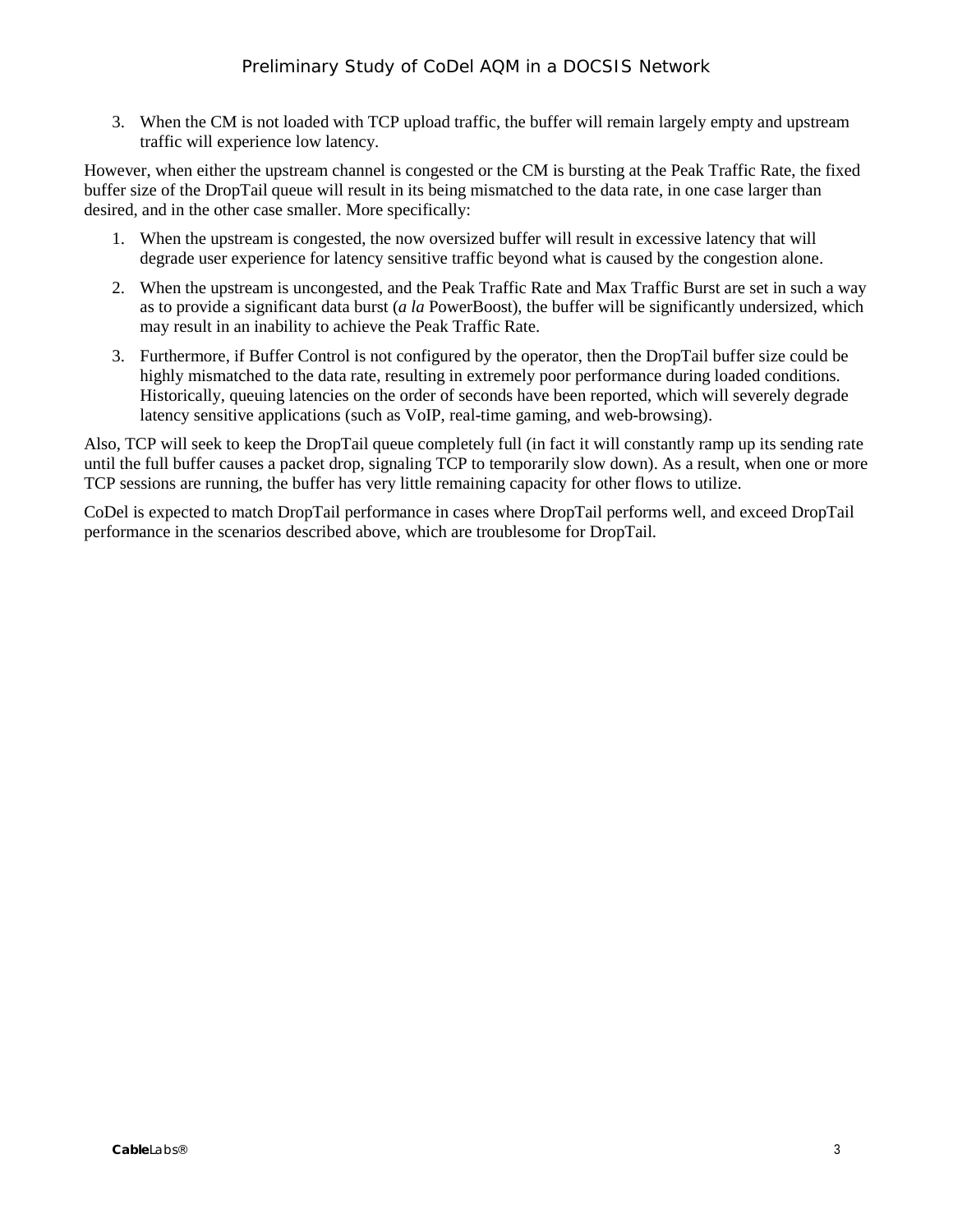## <span id="page-7-0"></span>**2 SIMULATION MODEL**

## <span id="page-7-1"></span>**2.1 OVERVIEW**

The basic structure of an ns-2 topology is composed of *nodes* that are connected by *links*. A *node* represents a network element such as a host, switch or router. A *link* represents the physical and MAC layers of the connection between two nodes. Traffic is generated via source and sink *agents* that are bound to individual nodes. Buffering and any buffer management is performed by the link.

In this study, the CM is modeled in ns-2 as a rate-shaped queue (RsQ) feeding into a model of the transmission queue (TxQ). The RsQ is controlled by token bucket parameters of rate, burst size, peak rate. The TxQ is controlled by a modified token bucket where a variable number of grant bytes can be allocated every 2 ms. Shortterm variations in the grant size are permitted through randomization around a mean value that can be varied a few times over the course of the simulation through the TCL script used to run the tests. Packets are sent upstream from the CM to a CMTS model when there are sufficient bytes in the token bucket.

## <span id="page-7-2"></span>**2.2 MODELING DOCSIS MODEM WITH CODEL AQM**

The simulation approach involves the development of an ns-2 simulation model for a single CM with a single upstream Service Flow on a DOCSIS 3.0 link, with link congestion modeling.

The DOCSIS upstream (CM model) is implemented as two cascaded queues (ns-2 links): first a rate shaping queue (RsQ) using the DOCSIS token bucket algorithm  $+$  CoDel AQM, then a tx queue (TxQ) that models the upstream MAC and channel. In this initial model, the TxQ is a DropTail queue with a fixed buffer size.

The CoDel algorithm utilizes a packet "sojourn time" measure. The sojourn time is defined as the total time a packet spends in a network device, from ingress on the receiving interface to egress on the transmitting interface. In this model we will focus on measuring sojourn time only in the RsQ, but will consider extensions to measure upstream sojourn time for the two queues together.

The DOCSIS downstream (CMTS model) is implemented as a single rate shaping queue (similar or identical to upstream) with a configurable delay and link bandwidth.

#### <span id="page-7-3"></span>2.2.1 RATE SHAPING QUEUE (RSQ)

The RsQ is the primary location that packet buffering occurs when a CM is operating with an uncongested DOCSIS channel. In many CM implementations, the buffer used by the RsQ is oversized and responsible for the bufferbloat phenomenon.

The rate shaping queue implements the token bucket rate shaper in DOCSIS with the CoDel drop decision applied at head.

- CoDel "sojourn time" is measured within the RsQ only.
- Packets dropped by CoDel are not counted against the token bucket.

DOCSIS token bucket parameters:

Max Sustained Rate (token rate)

Max Burst (token bucket depth)

Peak Traffic Rate (limits burst rate)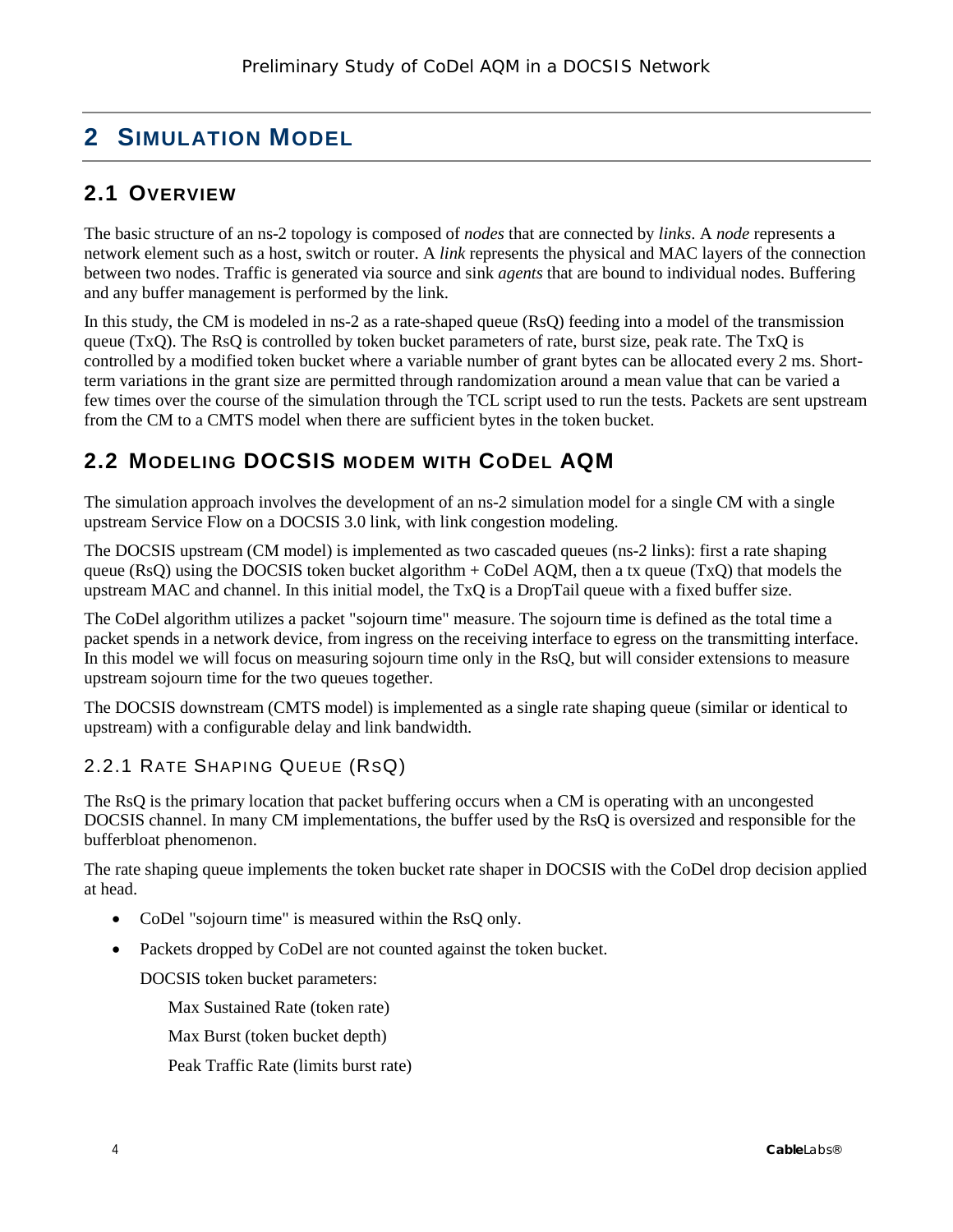For comparison purposes, a second RsQ is implemented using a DropTail queue rather than CoDel, and can be swapped into the system model discussed below.

#### <span id="page-8-0"></span>2.2.2 TRANSMIT QUEUE (TXQ)

The TxQ queuing model is what separates this study from previous CoDel simulation studies. This model enables the exploration of the interaction between CoDel and the channel access behavior unique to DOCSIS. The model includes the request/grant loop, Queue Depth Based Requests (QDB), Continuous Concatenation and Fragmentation (CCF), and request piggybacking to achieve close alignment with DOCSIS. The specifics of these behaviors are discussed below.

#### **DOCSIS US MAC & Channel Model Assumptions:**

- Assume fixed MAP rate (configurable, 2 ms default).
- CM can get a grant and/or transmit a request at the beginning of each MAP.
- Model does not include contention request collisions and backoff.
- CM assumed to piggyback requests until TxO is empty.
- Request/Grant Loop set to 2 MAP intervals (4-6 ms). This effectively delays the first packet transmission by 2 MAP intervals when the TxQ transitions from empty to occupied.
- Will model upstream channel bonding via appropriate configuration of link bandwidth (0.8\*ModulationProfile\*ChannelCount).
- Grant size varied to model congestion.

#### **Detailed implementation of TxQ:**

• At start of each MAP interval, the model calculates the max grant given by CMTS.

The grant is a uniform random variable with mean grant size (maxgrant) and  $+/-$  range (mgvar) passed in via TCL script. These parameters can be tuned to model a range of congested/uncongested plant scenarios:

Uncongested  $RF = large$  mean with low variance

Congested  $RF = lower$  mean and/or higher variance

- Requests are tracked via a vector REQ() of length two. REQ(0) represents the outstanding request sent to the CMTS. REQ(1) tracks the occupancy of the queue.
- After receiving a grant, the model performs the following steps:

Determine the actual grant by: grant = min(max grant,  $REQ(0)$ )

Update the request vector: Move  $REQ(1)$  into  $REQ(0)$  and add in any ungranted bytes from the previous request ( $RED(0)$ - actual grant)

Calculate number of unrequested bytes in TxQ and record as REQ(1)

Utilize actual grant to schedule transmit serialization times for packets in queue.

• Packets are transmitted as a whole. CCF is modeled by adjusting the link bandwidth for the duration of the "fragmented" packet, resulting in a packet arrival time at the next hop as if the packet had been fragmented.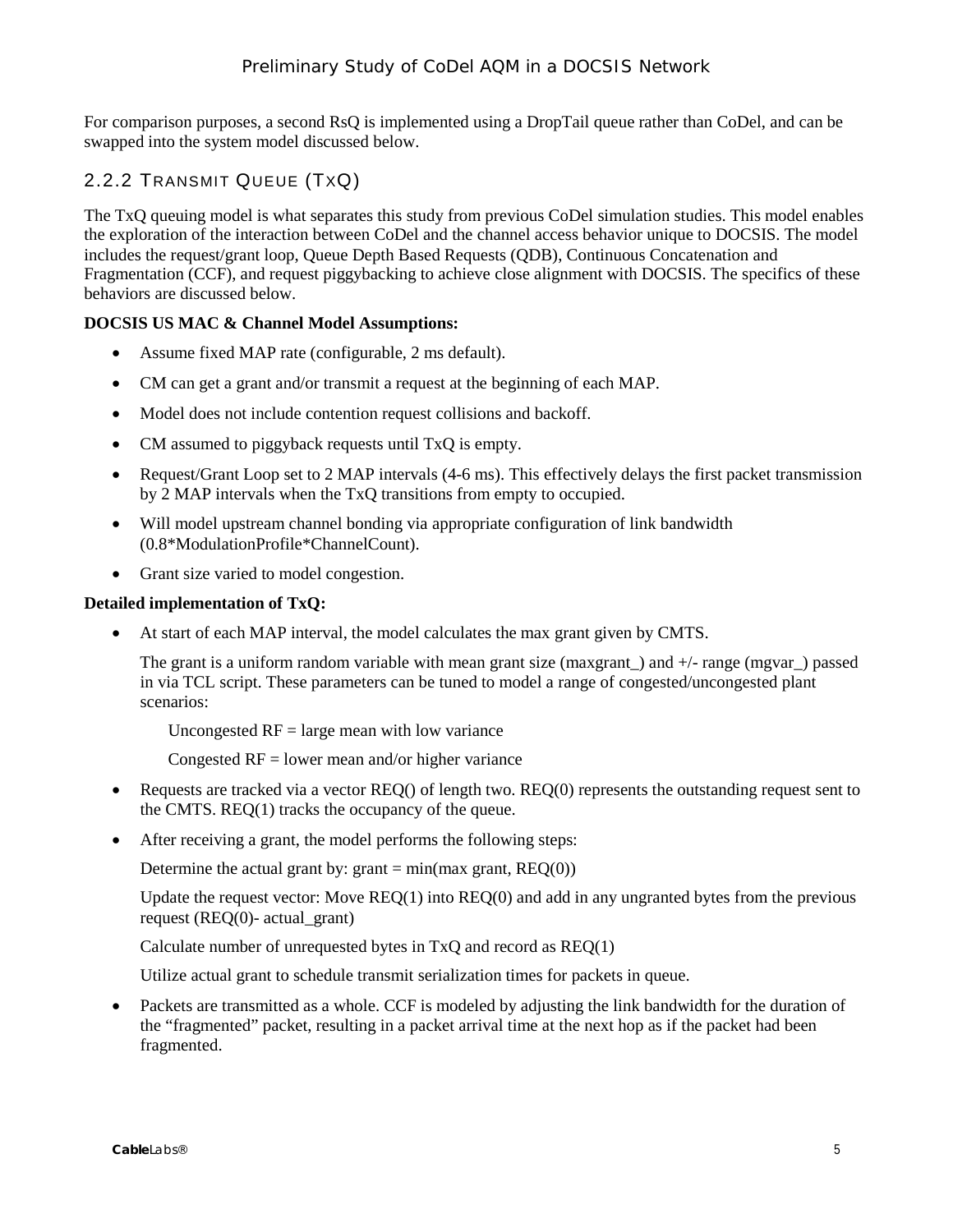#### <span id="page-9-0"></span>2.2.3 NOTES ON INTERACTION BETWEEN RSQ AND TXQ

The TxQ contains all packets for which the CM has either sent a DOCSIS REQ or will send a REQ at the next opportunity. These are packets that have already passed the CoDel decision algorithm. Therefore, they are no longer eligible for being dropped by CoDel, so holding them in a buffer outside of the CoDel algorithm is appropriate. However, when the upstream channel is congested, particularly when the average channel capacity is less than the token bucket rate configured in the RsQ, there will be queue build-up in the TxQ. The current model uses a fixed size (32 packet) DropTail queue for the TxQ, and thus allows packet drops at the interface between the RsQ and the TxQ. While this is a simple implementation, and one that may be attractive to CM developers, we believe that it is suboptimal in handling the congested or near congested case since the queue build-up moves entirely (or in part) to the TxQ, which is outside of the control of CoDel. As a result, the CoDel algorithm does little to impact the performance of the CM; rather, the performance is largely driven by the size of the TxQ.

Alternative implementations, which will be studied in future work, include a) calculating the CoDel sojourn time across both queues (while still performing CoDel drops at the head of the RsQ) or b) introducing a "backpressure" mechanism, whereby the TxQ doesn't drop packets upon buffer saturation, but instead causes packets to be held in the RsQ. The second of these two approaches seems to be the most likely to provide the best performance in the congested case. Additionally, it would be worthwhile to evaluate whether different target latencies (i.e., other than 5 ms) for CoDel would provide better performance in conjunction with either of these two approaches.

#### <span id="page-9-1"></span>**2.3 NS-2 SYSTEM MODEL**

[Figure 1](#page-10-0) below depicts the system model used in this study. The node n0 represents a LAN device behind the CM, and is the initiator of all of the traffic injected into the system. Nodes n1 and n2 represent the CM, where in the case of upstream traffic, the link between n1  $\&$  n2 represents the RsO, and the link egressing node n2 represents the TxQ and DOCSIS link. As stated above, the link between n1 & n2 can be configured to use DropTail or CoDel depending on the test case. The ns-2 environment requires the presence of node n2 to model cascaded queues. The link between n1 and n2 has zero delay and infinite bandwidth. This configuration allows the two cascaded queues to be essentially a single network entity, the cable modem. The DOCSIS link includes 1 ms of fixed latency in each direction (in addition to the upstream MAC latency). Node n3 represents the CMTS and WAN. The server nodes n4-n10 are modeled as having independent GigE links to node n3. Each of the server nodes is configured with a different latency. Node n4 (the FTP server used for TCP background load) is configured to either 18 ms (9 ms each direction) or 98 ms (49 ms each direction) for a total fixed round trip time (including the fixed latency of the DOCSIS link) of 20 ms or 100 ms. Node n5 (the VoIP endpoint) is configured with zero latency; however, additional latency is added in the VoIP quality metric calculation to represent the connection to the other party. Node n6 (the CBR endpoint) is similarly configured with zero additional latency. Nodes n7-n10 (the HTTP servers) are configured with different latency values as indicated in the figure.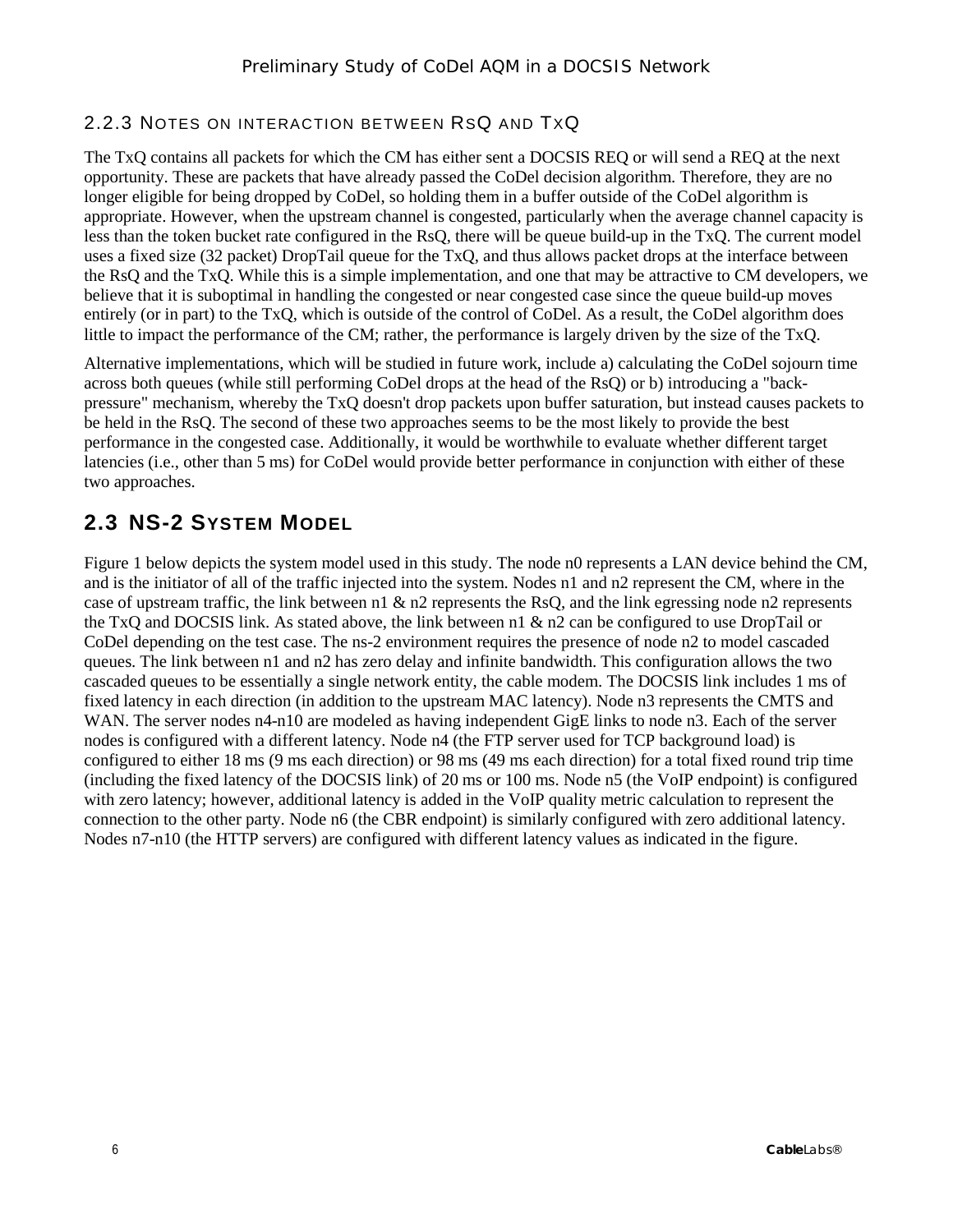

<span id="page-10-0"></span>**Figure 1. NS-2 System model used in this study**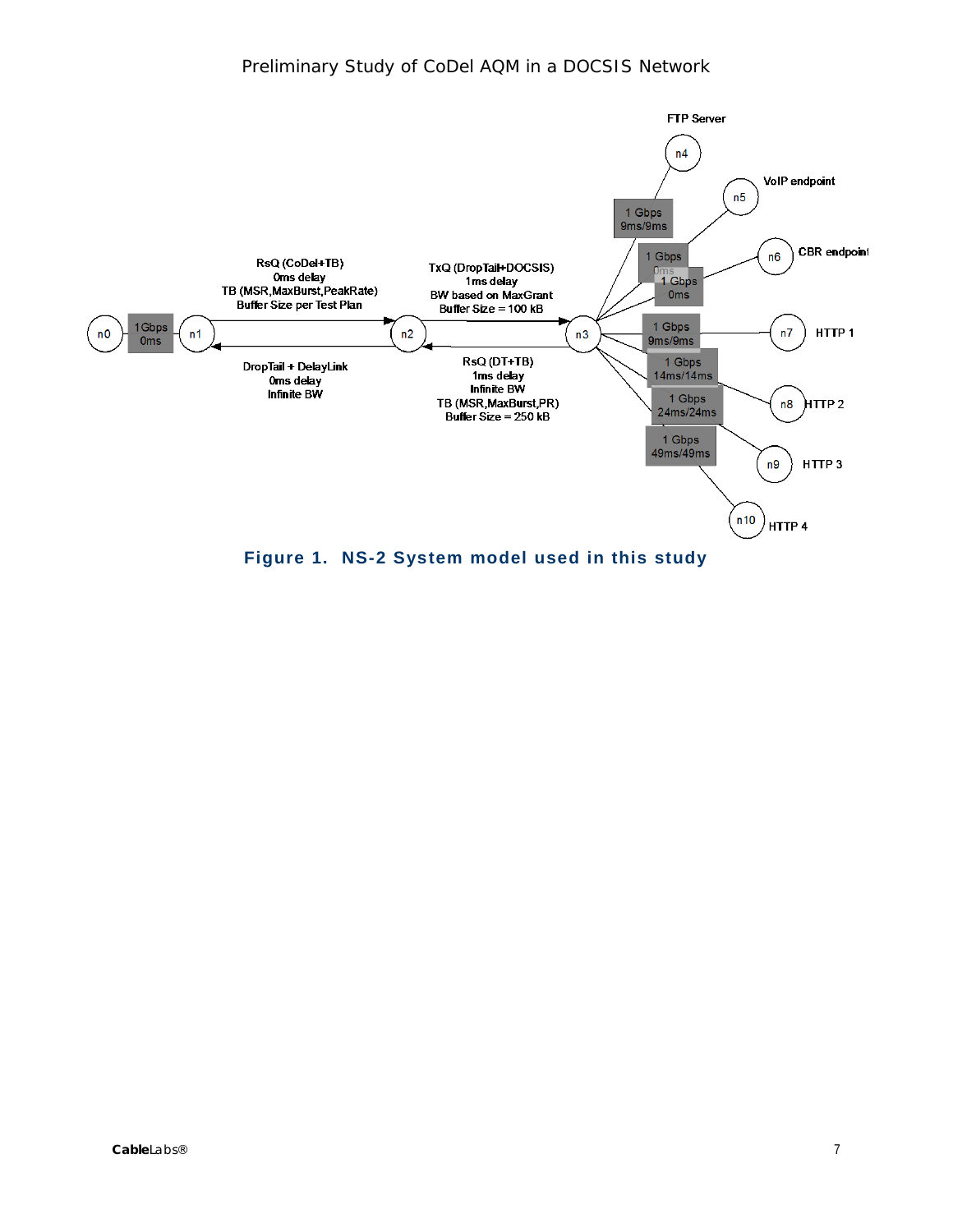## <span id="page-11-0"></span>**3 TEST METHODOLOGY**

#### <span id="page-11-1"></span>**3.1 TEST CONFIGURATIONS**

#### <span id="page-11-2"></span>3.1.1 DOCSIS SERVICE FLOW CONFIGURATION

A single CM configuration will be utilized:

• Downstream

Max Sustained Rate: 20 Mbps

- Traffic Burst: 20 MB
- Peak Traffic Rate: 50 Mbps
- Upstream

Max Sustained Rate: 5 Mbps

- Traffic Burst: 10 MB
- Peak Traffic Rate: 20 Mbps

The Token Bucket link model also includes a "Peak Burst" setting, which is set to 1522 Bytes per the DOCSIS 3.0 specification.

#### <span id="page-11-3"></span>3.1.2 QUEUE MANAGEMENT SCENARIOS

All test cases will be run using each of the two queue management techniques in the RsQ:

- DropTail with a buffer size set equal to 1s \* MaxSustainedRate
- DropTail with a buffer size set equal to 50 ms  $*$  MaxSustainedRate
- CoDel with a buffer size set equal to 1s \* MaxSustainedRate

A limitation with the current ns-2 model is that it limits queues based on a configured number of packets, rather than total bytes, as would be the case for a real CM implementing Buffer Control. As a result, buffer sizes were set based on the maximum packet size of 1500 bytes (i.e., 21 packets for the 50 ms config. and 417 packets for the 1s config.). In test scenarios where the vast majority of upstream packets are 1500 bytes long, this limitation is immaterial. However, in some test cases (particularly the 21 packet buffer cases), this limitation may result in skewed results when a large number of small packets arrive at the queue, triggering packet drops when a real CM would not have dropped them. A future enhancement to the queuing model should consider re-writing the DropTail link module in ns-2 so that it utilizes a byte limit for queues rather than a packet limit.

The TxQ buffer size is set to 32 packets for all test cases.

#### <span id="page-11-4"></span>3.1.3 RF CONGESTION SCENARIOS

The following settings for upstream DOCSIS RF congestion will be explored:

- 1. No congestion (grants not limited by CMTS).
- 2. Borderline congestion. Average available capacity of DOCSIS link = CM Max Sustained Rate. Mean Max grant size = MSR\*MAP interval (1250 Bytes), grant variance set to 20%. NOTE: this will result in the CM being unable to achieve Peak Traffic Rate, and may cause queue build-up in the TxQ.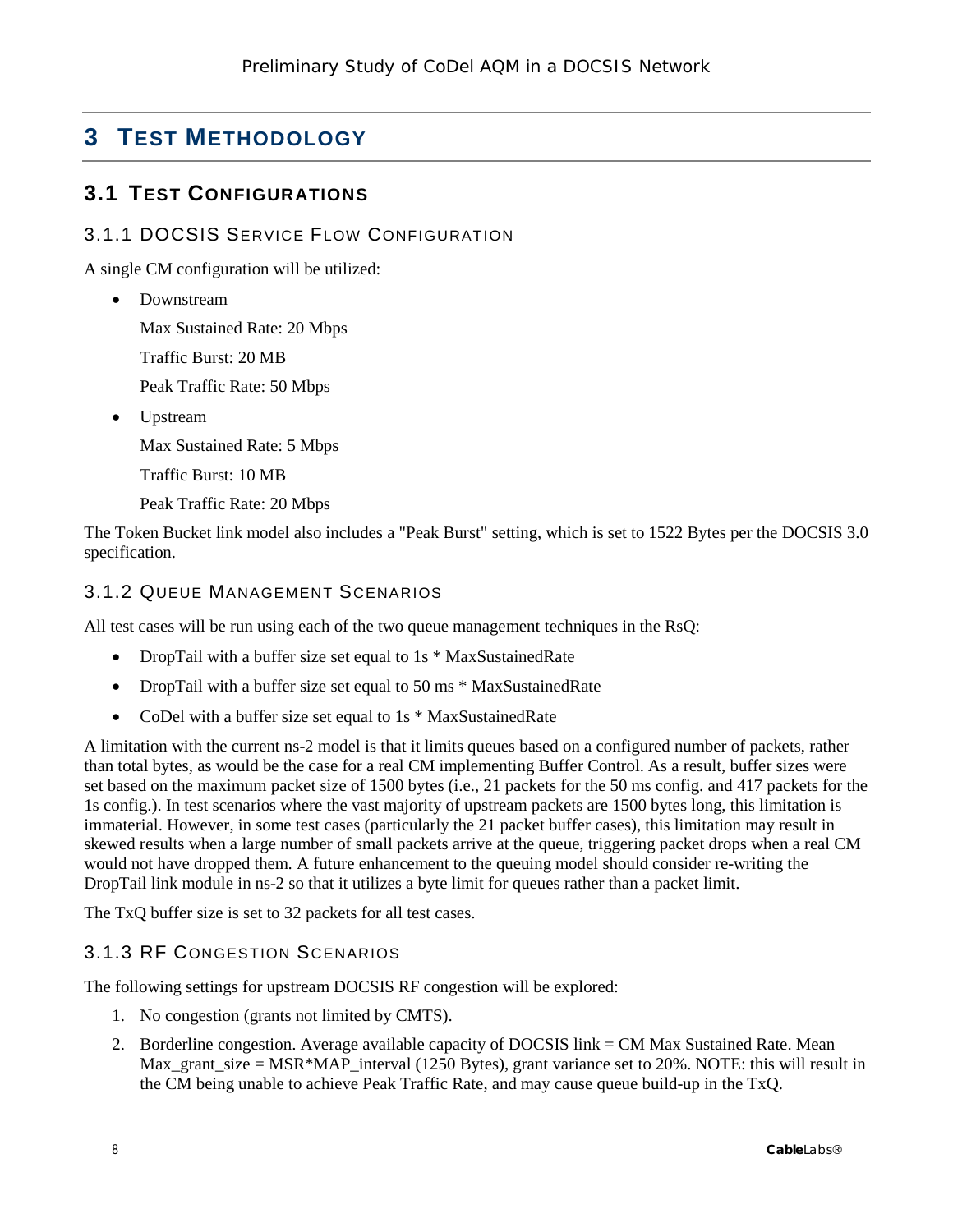Note, the current document only provides results for the No Congestion case. The results of the borderline congestion case were deemed to be too dependent on the particular implementation of our simulator model, and so provide a misleading view as to CoDel performance in the presence of congestion.

## <span id="page-12-0"></span>**3.2 TRAFFIC MODELS**

For each test condition we will utilize a simultaneous combination of three traffic types:

- "Bulk" TCP traffic where the primary metric is throughput
- OTT VoIP traffic where the primary metric is estimated voice quality
- Web Browsing where the primary metric is page load time

In addition to the three primary metrics, we will also monitor RsQ size and RsQ latency

#### <span id="page-12-1"></span>3.2.1 BULK TRAFFIC SCENARIOS

Five scenarios to be tested:

- 1. No background traffic
- 2. Single long-term upstream FTP

Single TCP connection in a steady-state bulk transfer (very large file)

3. Multiple simultaneous upstream FTPs

5 simultaneous FTP sessions, each transferring a moderately sized file. Once each file transfer finishes, a new file transfer is initiated.

- 4. TCP + UDP: Same as 3, but include 1 Mbps UDP flow alongside TCP to see how CoDel manages traffic that isn't entirely TCP (w/congestion avoidance).
- 5. Bursty TCP case: single upstream FTP/TCP session transfers 18.75 MB file, waits 16 seconds, then repeats (results in 47% transmit duty cycle:  $5.3$  s @ 20 Mbps,  $8.7$  s @ 5 Mbps, 16 s idle).

#### *3.2.1.1 TCP Stacks*

<span id="page-12-2"></span>The testing is configured to use a variety of TCP stacks. This is primarily due to limitations in ns-2, which make it challenging to use the same TCP stack for multiple traffic scenarios. However, it also is useful to exercise multiple TCP implementations, since many of these are in use in the wild. The TCP stacks utilized are summarized in the following table:

| <b>Bulk FTP</b>   | Linux TCP (CUBIC)      |  |  |  |  |  |
|-------------------|------------------------|--|--|--|--|--|
| <b>Bursty TCP</b> | Reno TCP               |  |  |  |  |  |
| Web traffic       | <b>BSD TCP w/ SACK</b> |  |  |  |  |  |

#### **Table 1. TCP Stacks**

#### *3.2.1.2 Network RTT Scenarios*

As described in the simulation topology section, the bulk FTP traffic will be simulated with two different network RTT values: 20 ms  $\&$  100 ms, in order to see the impact on performance.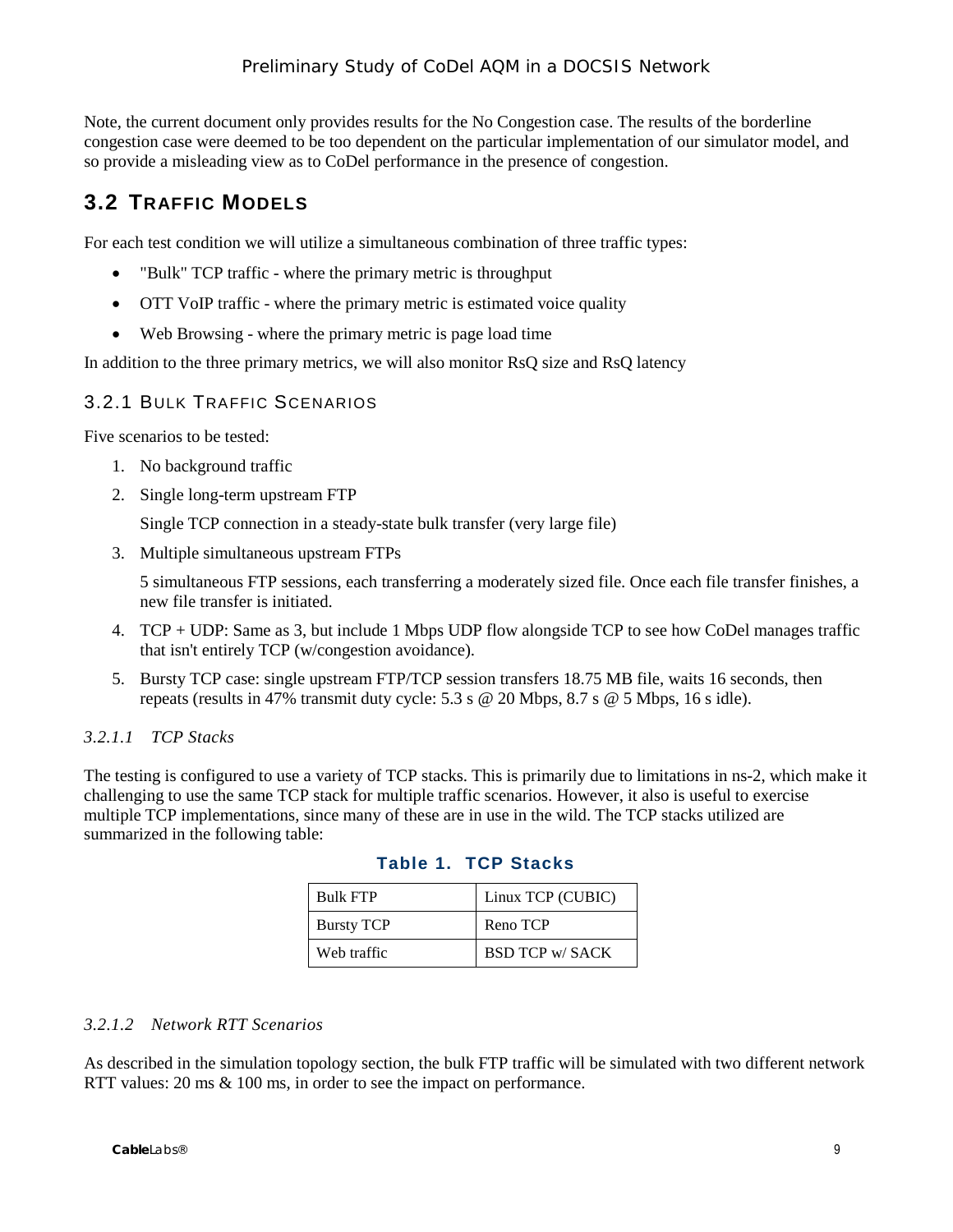#### <span id="page-13-0"></span>3.2.2 OTT VOIP APPLICATION

This traffic flow will evaluate the impact of CoDel vs DropTail on VoIP MOS.

OTT VoIP will be simulated by an upstream UDP flow that models a G.711 voice call as CBR traffic with 20 ms packetization, 218 byte frames.

Measure mean latency and mean packet loss rate (counting packets with jitter  $> 60$  ms as lost).

Calculate estimated voice quality R-value based on a derivation of the ITU E-Model for G.711 [\[Cole\]\]](#page-30-2).

 $R = 94.2 - 0.024 *$ Latency - 0.11\*max(0,Latency-177.3 ms) - 30\*log(1 + 15\*Loss).

In addition to the measured one-way latency arising due to the simulation topology, 20 ms of latency is added to the measurements in order to capture additional network latency between the CMTS and the listener.

#### <span id="page-13-1"></span>3.2.3 WEB BROWSING APPLICATION IMPACT

Model single user web page download as follows:

- Web page modeled as single HTML page + 100 objects spread evenly across 4 servers. Web object sizes are currently fixed at 25 kB each, whereas the initial HTML page is 100 kB. [Appendix A](#page-28-0) provides an alternative page model that may be explored in future work.
- Server RTTs set as follows (20 ms, 30 ms, 50 ms, 100 ms).
- Initial HTTP GET to retrieve a moderately sized object (100 kB HTML page) from server 1.
- Once initial HTTP GET completes, initiate 24 simultaneous HTTP GETs (via separate TCP connections), 6 connections each to 4 different server nodes
- Once each individual HTTP GET completes, initiate a subsequent GET to the same server, until 25 objects have been retrieved from each server.

Measure total page load time from initial HTTP GET until 100th object is received. Wait 5 seconds then repeat for the duration of the simulation, and calculate median page load time and median absolute deviation of PLT.

## <span id="page-13-2"></span>**3.3 TEST CASE SUMMARY**

All test cases are run with the following common configuration:

- Service Configuration: 20 Mbps downstream x 5 Mbps upstream (details listed above)
- Upstream VoIP traffic (single simulated G.711 voice call)
- Web page load test (single user downloading a page)

<span id="page-13-3"></span>The table below summarizes the parameters that change from test case to test case.

#### **Table 2. Test Case Summary**

| <b>TEST CASE #</b> | <b>QUEUE MGMT</b> | <b>RF CONGESTION</b> | <b>BULK TRAFFIC</b> | <b>BULK TRAFFIC RTT</b> |
|--------------------|-------------------|----------------------|---------------------|-------------------------|
| D <sub>01</sub>    | DropTail          | None                 | None                | N/A                     |
| D <sub>02</sub>    | DropTail          | None                 | Single TCP          | $20 \text{ ms}$         |
| D <sub>03</sub>    | DropTail          | None                 | Single TCP          | $100 \text{ ms}$        |
| D <sub>04</sub>    | DropTail          | None                 | Multiple TCP        | $20 \text{ ms}$         |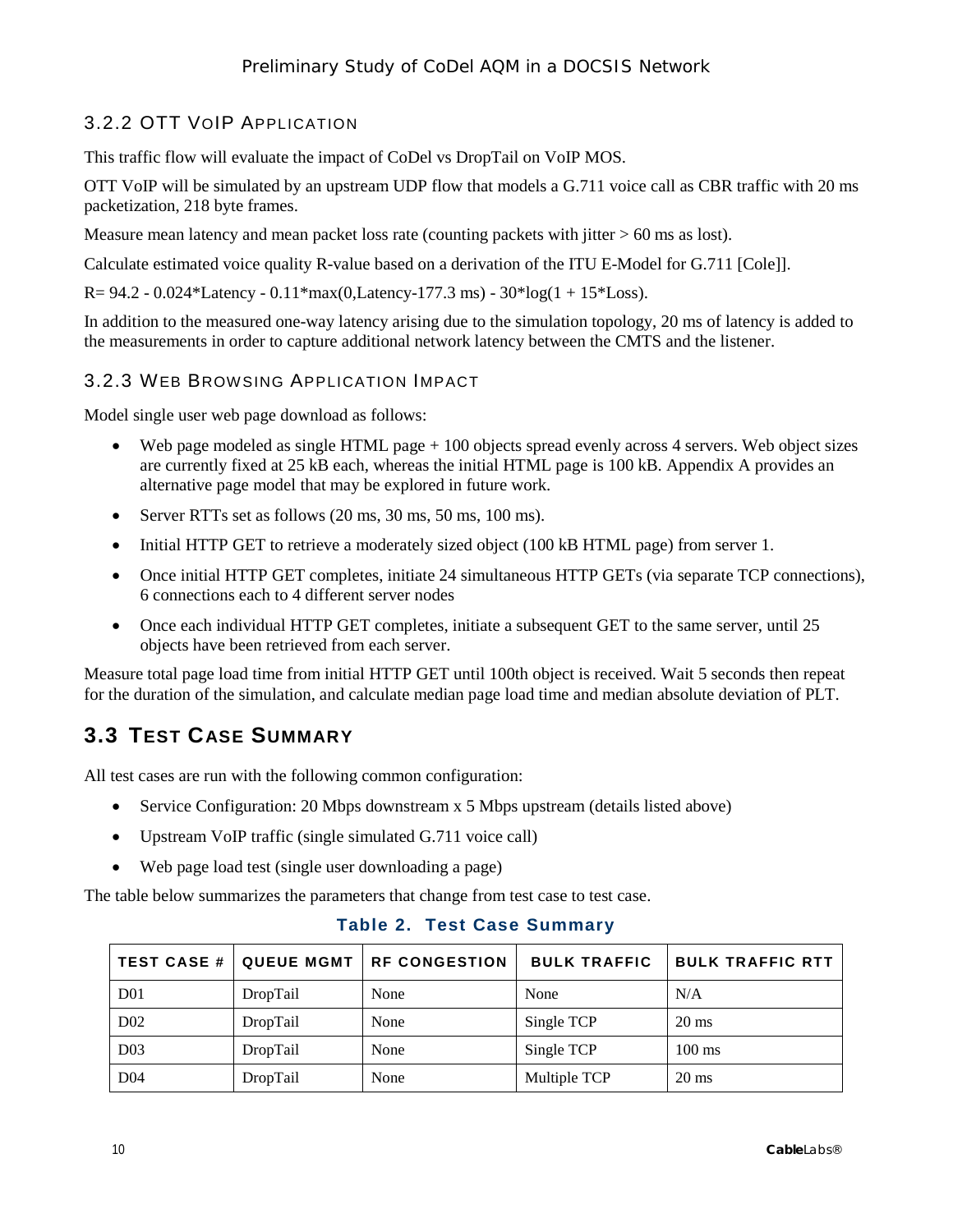| <b>TEST CASE #</b> | <b>QUEUE MGMT</b> | <b>RF CONGESTION</b> | <b>BULK TRAFFIC</b>  | <b>BULK TRAFFIC RTT</b> |
|--------------------|-------------------|----------------------|----------------------|-------------------------|
| D <sub>05</sub>    | DropTail          | None                 | Multiple TCP         | $100$ ms                |
| D <sub>06</sub>    | DropTail          | None                 | UDP + Multiple TCP   | $20 \text{ ms}$         |
| D07                | DropTail          | None                 | UDP + Multiple TCP   | $100$ ms                |
| D <sub>08</sub>    | DropTail          | None                 | <b>Bursty TCP</b>    | $20$ ms                 |
| D <sub>09</sub>    | DropTail          | None                 | <b>Bursty TCP</b>    | $100$ ms                |
| D11                | DropTail          | Yes                  | None                 | N/A                     |
| D12                | DropTail          | Yes                  | Single TCP           | $20$ ms                 |
| D13                | DropTail          | Yes                  | Single TCP           | $100$ ms                |
| D14                | DropTail          | Yes                  | Multiple TCP         | $20$ ms                 |
| D15                | DropTail          | Yes                  | Multiple TCP         | $100$ ms                |
| D16                | DropTail          | Yes                  | UDP + Multiple TCP   | $20$ ms                 |
| D17                | DropTail          | Yes                  | $UDP + Multiple TCP$ | $100$ ms                |
| D18                | DropTail          | Yes                  | <b>Bursty TCP</b>    | $20$ ms                 |
| D19                | DropTail          | Yes                  | <b>Bursty TCP</b>    | $100$ ms                |
| C <sub>01</sub>    | CoDel             | None                 | None                 | N/A                     |
| CO <sub>2</sub>    | CoDel             | None                 | Single TCP           | $20$ ms                 |
| CO <sub>3</sub>    | CoDel             | None                 | Single TCP           | $100$ ms                |
| CO <sub>4</sub>    | CoDel             | None                 | Multiple TCP         | $20 \text{ ms}$         |
| CO <sub>5</sub>    | CoDel             | None                 | Multiple TCP         | $100$ ms                |
| C <sub>06</sub>    | CoDel             | None                 | $UDP + Multiple TCP$ | $20$ ms                 |
| CO7                | CoDel             | None                 | UDP + Multiple TCP   | $100$ ms                |
| CO8                | CoDel             | None                 | <b>Bursty TCP</b>    | $20$ ms                 |
| C <sub>09</sub>    | CoDel             | None                 | <b>Bursty TCP</b>    | $100$ ms                |
| C11                | CoDel             | Yes                  | None                 | $\rm N/A$               |
| C12                | CoDel             | Yes                  | Single TCP           | $20$ ms                 |
| C13                | CoDel             | Yes                  | Single TCP           | $100$ ms                |
| C14                | CoDel             | Yes                  | Multiple TCP         | $20$ ms                 |
| C15                | CoDel             | Yes                  | Multiple TCP         | $100$ ms                |
| C16                | CoDel             | Yes                  | UDP + Multiple TCP   | $20$ ms                 |
| C17                | CoDel             | Yes                  | UDP + Multiple TCP   | $100$ ms                |
| C18                | CoDel             | Yes                  | <b>Bursty TCP</b>    | $20$ ms                 |
| C19                | CoDel             | Yes                  | <b>Bursty TCP</b>    | $100 \text{ ms}$        |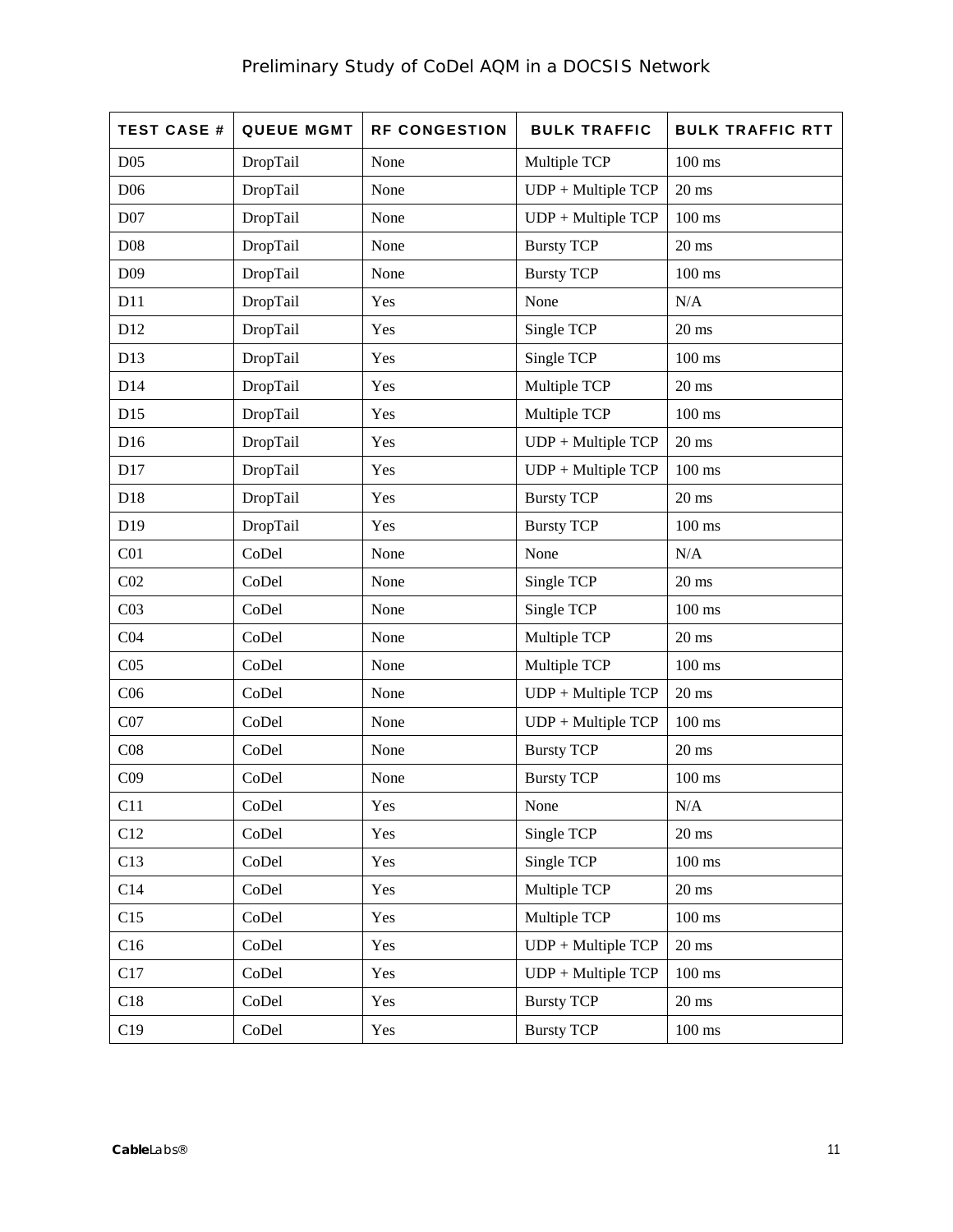## <span id="page-15-0"></span>**4 RESULTS**

#### <span id="page-15-1"></span>**4.1 TCP PERFORMANCE**

#### <span id="page-15-2"></span>4.1.1 DROPTAIL WITH NO BUFFER CONTROL

[Figure 2](#page-15-3) below shows the throughput of a single TCP session and of five simultaneous TCP sessions running on a simulated CM that has no buffer control (buffer set to 417 packets, equivalent to 1 second at the MSR of 5 Mbps). The initial Peak Traffic Rate burst at 20 Mbps is clearly seen, as is the transition to the Maximum Sustained Traffic Rate of 5 Mbps. These plots show the upside of over buffering. Due to the large buffer, TCP ramps up quickly (0.6 sec) to the Peak Traffic Rate and is able to keep the pipe consistently full for the duration of the simulation. [Figure 3](#page-16-1) on the other hand, shows the downside. Even a single TCP session will aim to keep the buffer as full as it can, causing unacceptable latency for competing traffic. Note here that the buffer is set to a fixed number of packets, which results in a maximum buffering latency of 250 ms during the ~5.5 seconds of the initial 20 Mbps burst, then jumps to 1 second from that point forward.



<span id="page-15-3"></span>**Figure 2. TCP Throughput of Simulated Cable Modem with Bufferbloat**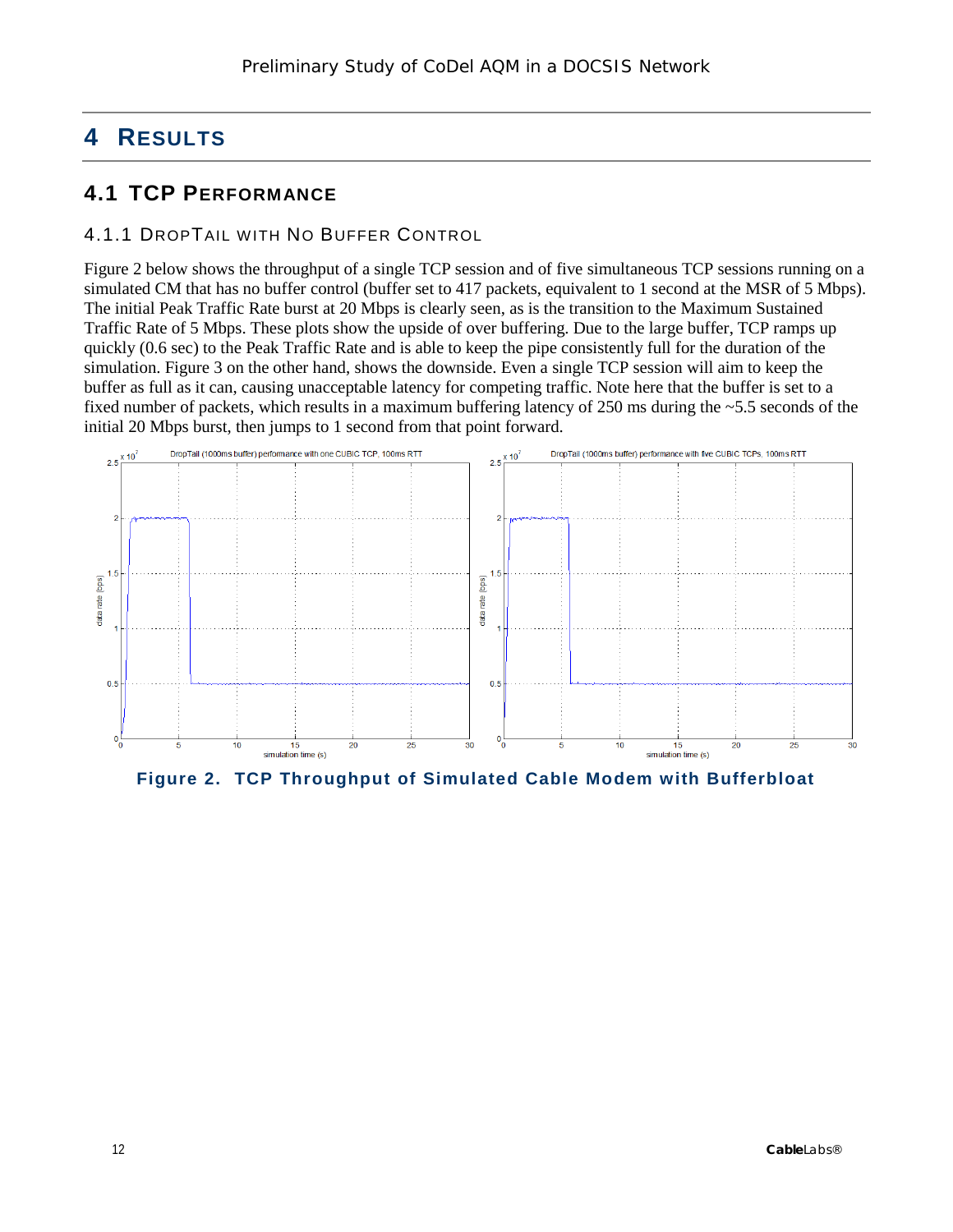

<span id="page-16-1"></span>**Figure 3. Queuing Delay of Simulated Cable Modem with Bufferbloat**

#### <span id="page-16-0"></span>4.1.2 DROPTAIL WITH BUFFER CONTROL

[Figure 4](#page-17-1) shows the single TCP and five TCP throughput for a DropTail modem in which the modem is configured with Buffer Control enabled and set to 21 packets (equivalent to 50 ms at the 5 Mbps MSR). This selection of buffer size provides a reasonable tradeoff in performance between TCP bulk transfer applications, and latency sensitive applications, and is the value recommended by CableLabs in [\[GL-BUFFER\].](#page-30-3) One clear downside to the DropTail with a short fixed-size buffer is that TCP has trouble making use of the Peak Traffic Rate. As can be seen in the figures, the single TCP took 10 seconds to slowly work its way up to the 20 Mbps Peak Traffic Rate, and took 12 seconds to utilize the 10 MB traffic burst (vs. 6 sec with no buffer control). Even five simultaneous TCPs aren't able to quickly ramp up to the peak (taking 4.5 seconds), and took 6.7 seconds to utilize the 10 MB traffic burst (vs. 5.8s for no buffer control). [Figure 5](#page-17-2) shows the evolution of queuing delay, and illustrates the gain provided by Buffer Control, whereby the worst case queuing delay is bounded by the 50 ms buffer size. Yet it can be seen in the 5 TCP case that the TCPs keep the small buffer very full, which leaves a very small amount of free space in the buffer to accept new streams.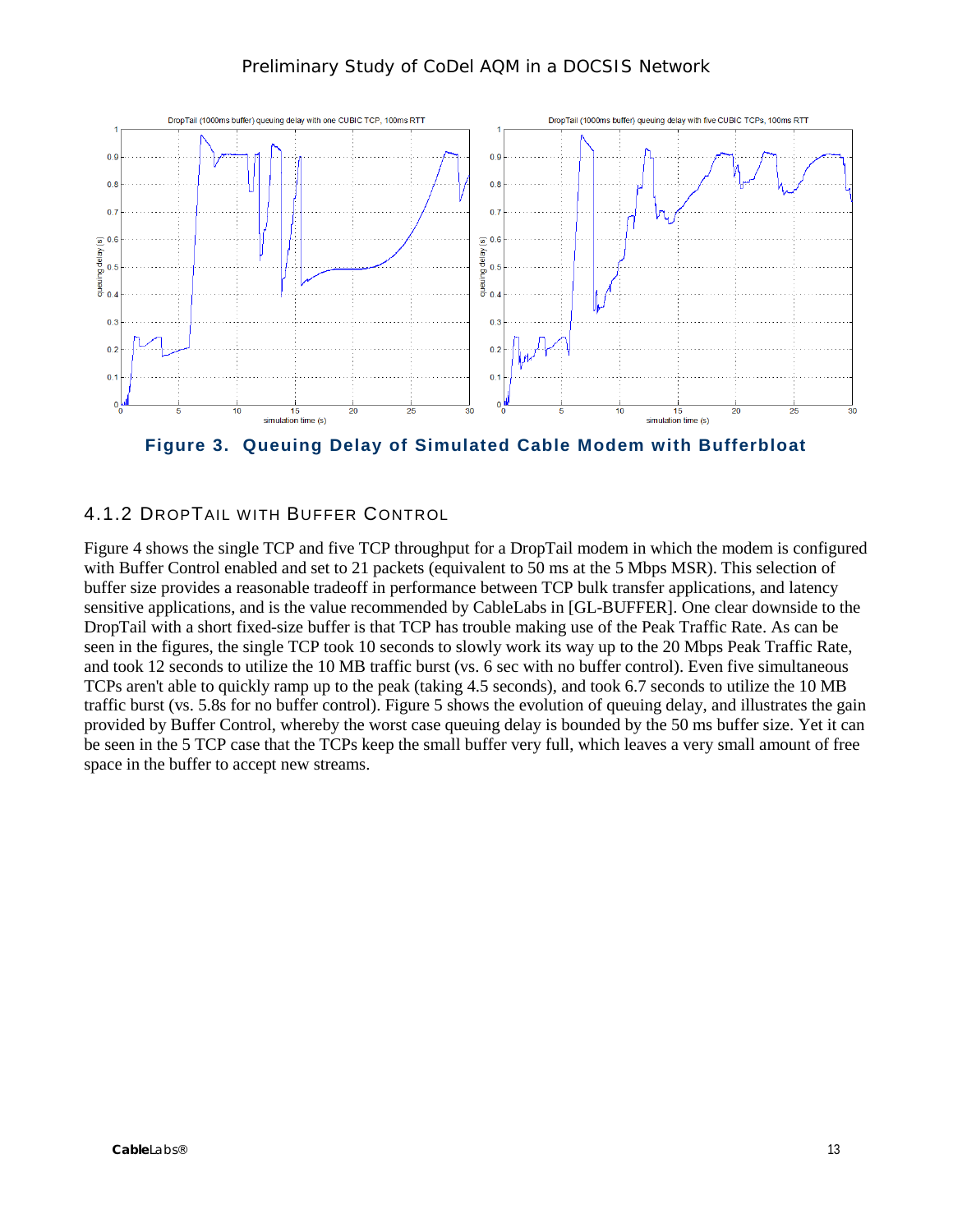

<span id="page-17-1"></span>**Figure 4. TCP Throughput of Simulated Cable Modem with Buffer Control Enabled**



<span id="page-17-2"></span>**Figure 5. Queuing Delay of Simulated Cable Modem with Buffer Control Enabled**

#### <span id="page-17-0"></span>4.1.3 CODEL

[Figure 6](#page-18-2) and [Figure 7](#page-18-3) show the performance of the CoDel AQM in the same scenarios. The CoDel AQM was configured with the same buffer size as was used in the bufferbloat (no buffer control) version above (417 packets). We see that CoDel allows the single TCP and the five TCPs to quickly ramp up to 20 Mbps (due to the large buffer), but that CoDel reacts to the large buffer and forces the TCPs to back off to the point where they have minimal queue sitting in the buffer, but still keep the channel occupied. There are some interesting aspects to these results. For the single TCP case, while the TCP ramps up to 20 Mbps quickly, after 2.5 seconds the rate drops down to 15 Mbps and does not recover within the 5.5 seconds remaining for the traffic burst. This appears to be due to a specific interaction between CoDel and the CUBIC TCP that results in the TCP getting stuck at 75% link utilization, but the specific mechanism is unclear. This effect is dependent on buffer size. When the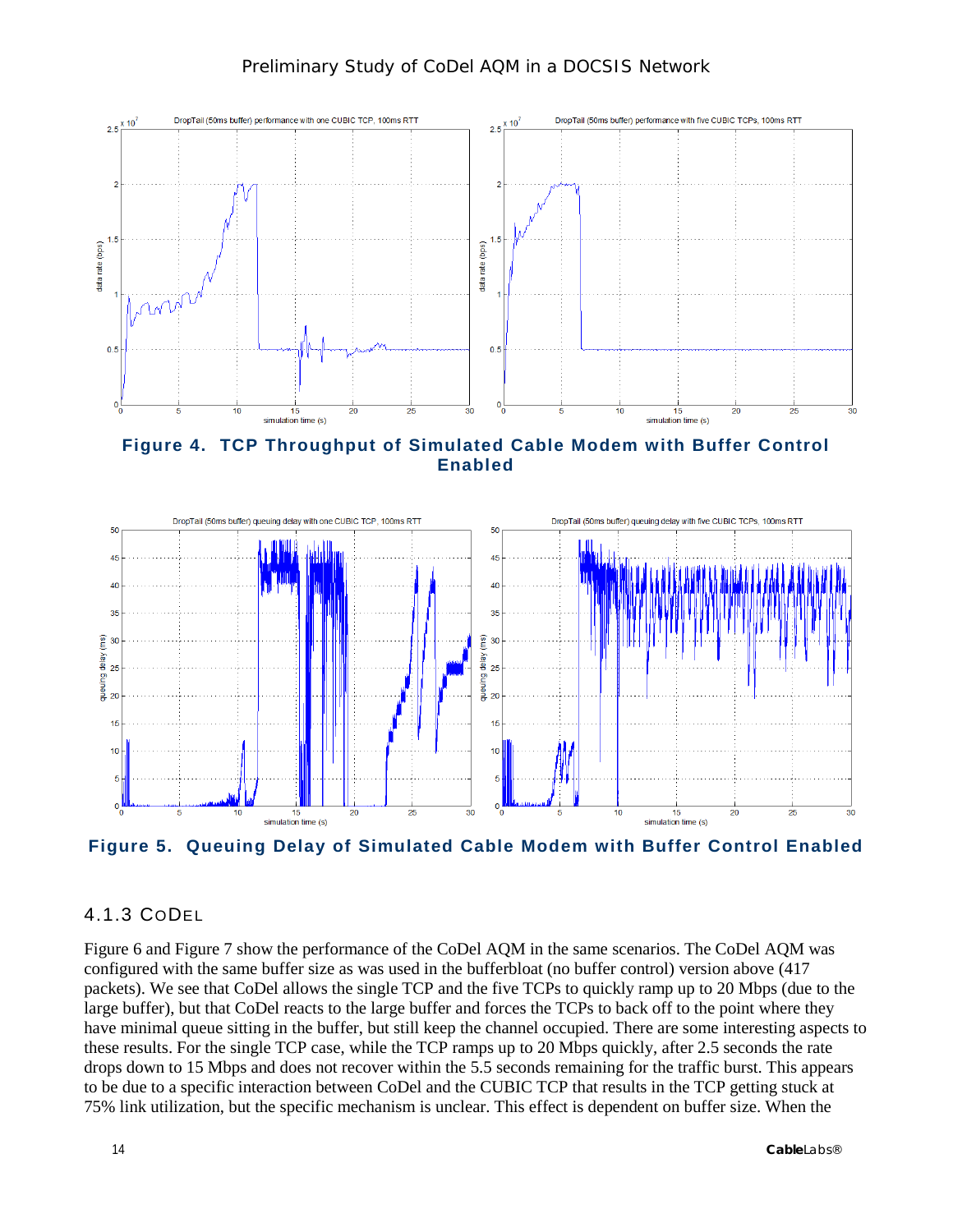buffer is configured for 130 or 170 packets, this issue goes away. Also of note is that, while CoDel generally keeps the queuing latency below the 5 ms target, at the TCP start and at the rate transition from Peak Traffic Rate to Max Sustained Rate, CoDel allows a spike in queuing latency that takes some time (~2.5 seconds) to subside. With the selection of a 417 packet buffer, the spikes in queuing latency can be rather large (up to 370 ms in the 5 TCP case).



<span id="page-18-2"></span>**Figure 6. TCP Throughput of Simulated Cable Modem with CoDel AQM**



<span id="page-18-3"></span>**Figure 7. Queuing Delay of Simulated Cable Modem with CoDel AQM**

## <span id="page-18-0"></span>**4.2 VOIP PERFORMANCE**

#### <span id="page-18-1"></span>4.2.1 DROPTAIL WITH NO BUFFER CONTROL

[Table](#page-19-1) 3 shows the VoIP performance results for DropTail and CoDel, both configured with a 417 packet buffer capacity (equivalent to 1s at the 5 Mbps MSR). We see that the percentage of late packets is dramatically higher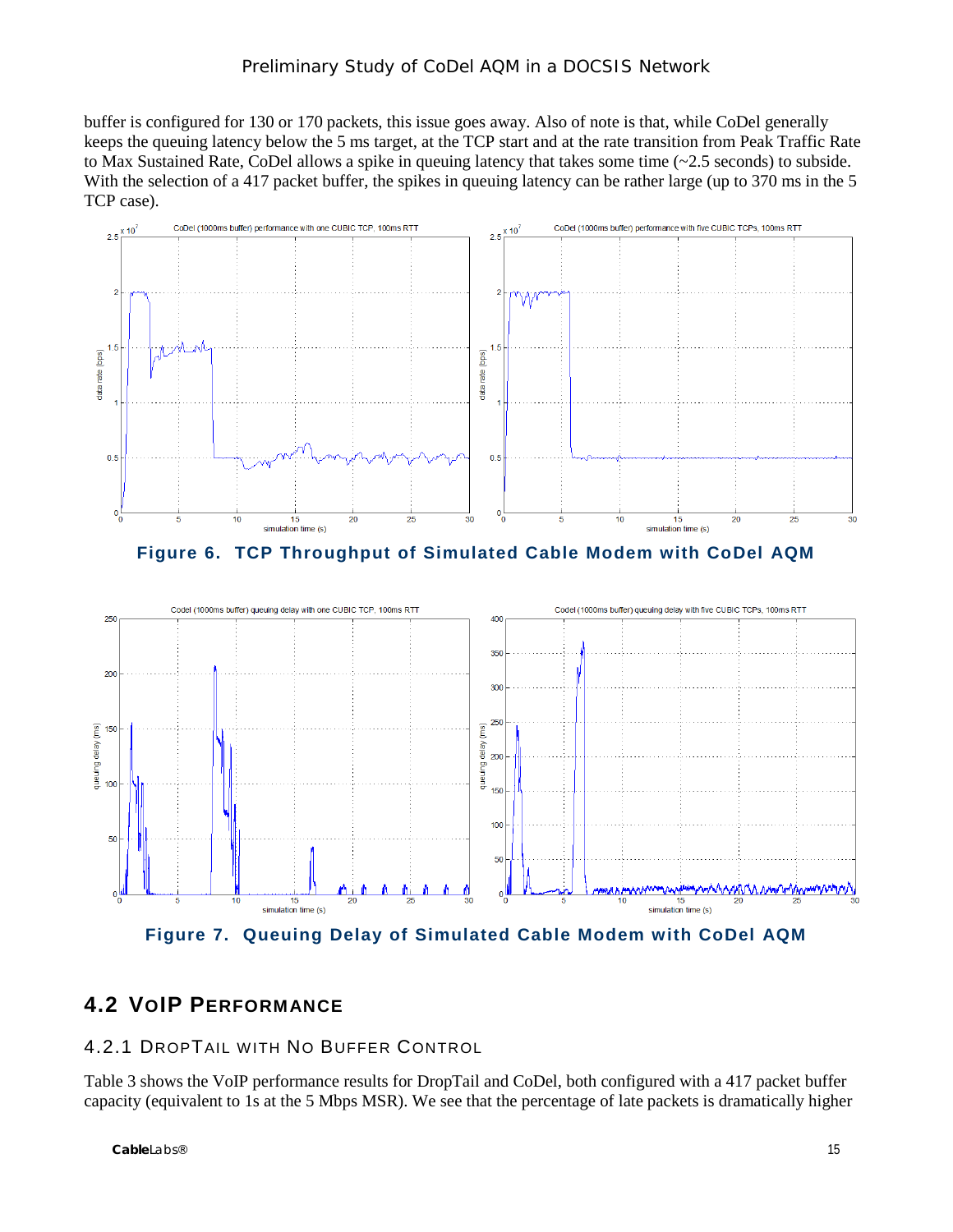for DropTail. Late packets are dropped at the receiver and add to the overall packet loss ratio, which has a negative impact on the call quality. In addition, late packets use network resources then are dropped at the receiver, effectively wasting DOCSIS channel resources and contributing to the queuing latency of subsequent packets. CoDel by comparison controls queuing latency, resulting in very few packets dropped at the receiver. CoDel provides a clear improvement over no buffer control DropTail in the presence of any background traffic. Also of note is that in the case of multiple TCP connections with short RTT, CoDel too begins to experience traffic loss that negatively affects call quality. Alternative implementations (which may be studied in future work) using multiple queues per cable modem, for example in stochastic fair queuing CoDel (sfq\_codel) would address the packet loss in this scenario.

<span id="page-19-1"></span>

| <b>Test Cases</b>                 |                |                  | <b>Traffic Load</b> |                    |        | DropTail (417pkt) |           | CoDel (417pkt) |        |           |  |
|-----------------------------------|----------------|------------------|---------------------|--------------------|--------|-------------------|-----------|----------------|--------|-----------|--|
|                                   | Scenario       | <b>FTP RTT</b>   | FTP Load            | <b>CBR Traffic</b> | lost % | late %            | total plr | lost %         | late % | total plr |  |
| D01, C01                          | 1              | N/A              | $\Omega$            | $\Omega$           | 0.10%  | $0.00\%$          | 0.10%     | 0.10%          | 0.00%  | 0.10%     |  |
| D <sub>02</sub> , C <sub>02</sub> | 2              | $20 \text{ ms}$  | 1                   | $\overline{0}$     | 0.69%  | 99.18%            | 99.87%    | 0.66%          | 0.12%  | 0.78%     |  |
| D03, C03                          | 2              | $100 \text{ ms}$ | 1                   | $\Omega$           | 0.23%  | 97.09%            | 97.32%    | 0.51%          | 1.12%  | 1.64%     |  |
| D04. C04                          | 3              | $20 \text{ ms}$  | 5                   | $\overline{0}$     | 2.15%  | 97.78%            | 99.93%    | 8.77%          | 0.34%  | 9.11%     |  |
| D <sub>05</sub> , C <sub>05</sub> | 3              | $100 \text{ ms}$ | 5                   | $\theta$           | 0.96%  | 98.96%            | 99.92%    | 2.31%          | 0.37%  | 2.68%     |  |
| D <sub>06</sub> . C <sub>06</sub> | $\overline{4}$ | $20 \text{ ms}$  | 5                   | 1 Mbps             | 2.01%  | 97.93%            | 99.93%    | 10.53%         | 0.38%  | 10.90%    |  |
| D07, C07                          | $\overline{4}$ | $100 \text{ ms}$ | 5                   | 1 Mbps             | 1.70%  | 98.20%            | 99.90%    | 3.67%          | 0.39%  | 4.06%     |  |
| D08, C08                          | 5              | $20 \text{ ms}$  | 1, bursty           | $\overline{0}$     | 0.48%  | 86.12%            | 86.60%    | 0.92%          | 0.49%  | 1.41%     |  |
| D09, C09                          | 5              | $100 \text{ ms}$ | 1, bursty           | $\overline{0}$     | 0.27%  | 20.54%            | 20.81%    | 0.18%          | 0.70%  | 0.88%     |  |

**Table 3. Comparison of DropTail (without Buffer Control) and CoDel - VoIP**

#### <span id="page-19-0"></span>4.2.2 DROPTAIL WITH BUFFER CONTROL

[Table](#page-19-2) 4 shows the VoIP performance results for DropTail configured with a 21 packet buffer capacity (equivalent to 50 ms at the 5 Mbps MSR) compared to CoDel with 417 packet buffer capacity similar to above. DropTail VoIP performance is greatly improved when properly configured using D3.0 Buffer Control and the CableLabs recommended 50 ms. The late arrival percentage went to zero in all cases because the max queue latency, and therefore induced jitter, was 50 ms which is below the late criteria of 60 ms (as stated above in Section [3.2.2\)](#page-13-0). We can see that the performance is slightly better than CoDel overall. The resulting differences in call quality between the two cases are very slight. Similar to above, the two traffic scenarios with short RTT and multiple TCP flows provide the biggest loss ratio for both DropTail and CoDel.

<span id="page-19-2"></span>

| <b>Test Cases</b>                 |          |                  | <b>Traffic Load</b> |                    |          | DropTail (21pkt) |           | CoDel (417pkt) |          |           |  |
|-----------------------------------|----------|------------------|---------------------|--------------------|----------|------------------|-----------|----------------|----------|-----------|--|
|                                   | Scenario | <b>FTP RTT</b>   | FTP Load            | <b>CBR Traffic</b> |          | late %           | total plr | lost %         | late %   | total plr |  |
| D01, C01                          |          | N/A              | $\theta$            | $\overline{0}$     | $0.00\%$ | 0%               | $0.00\%$  | 0.10%          | $0.00\%$ | 0.10%     |  |
| D <sub>02</sub> , C <sub>02</sub> | 2        | $20 \text{ ms}$  |                     | $\overline{0}$     | 1.15%    | 0%               | 1.15%     | 0.64%          | 0.14%    | 0.79%     |  |
| D03, C03                          | 2        | 100 ms           |                     | $\overline{0}$     | 0.60%    | 0%               | 0.60%     | 0.53%          | 0.60%    | 1.13%     |  |
| D04, C04                          | 3        | $20 \text{ ms}$  | 5                   | $\Omega$           | 11.41%   | 0%               | 11.41%    | 9.14%          | 0.34%    | 9.49%     |  |
| D <sub>05</sub> , C <sub>05</sub> | 3        | $100 \text{ ms}$ |                     | 0                  | 1.00%    | 0%               | 1.00%     | 2.15%          | 0.33%    | 2.48%     |  |

**Table 4. Comparison of DropTail (with Buffer Control) and CoDel - VoIP**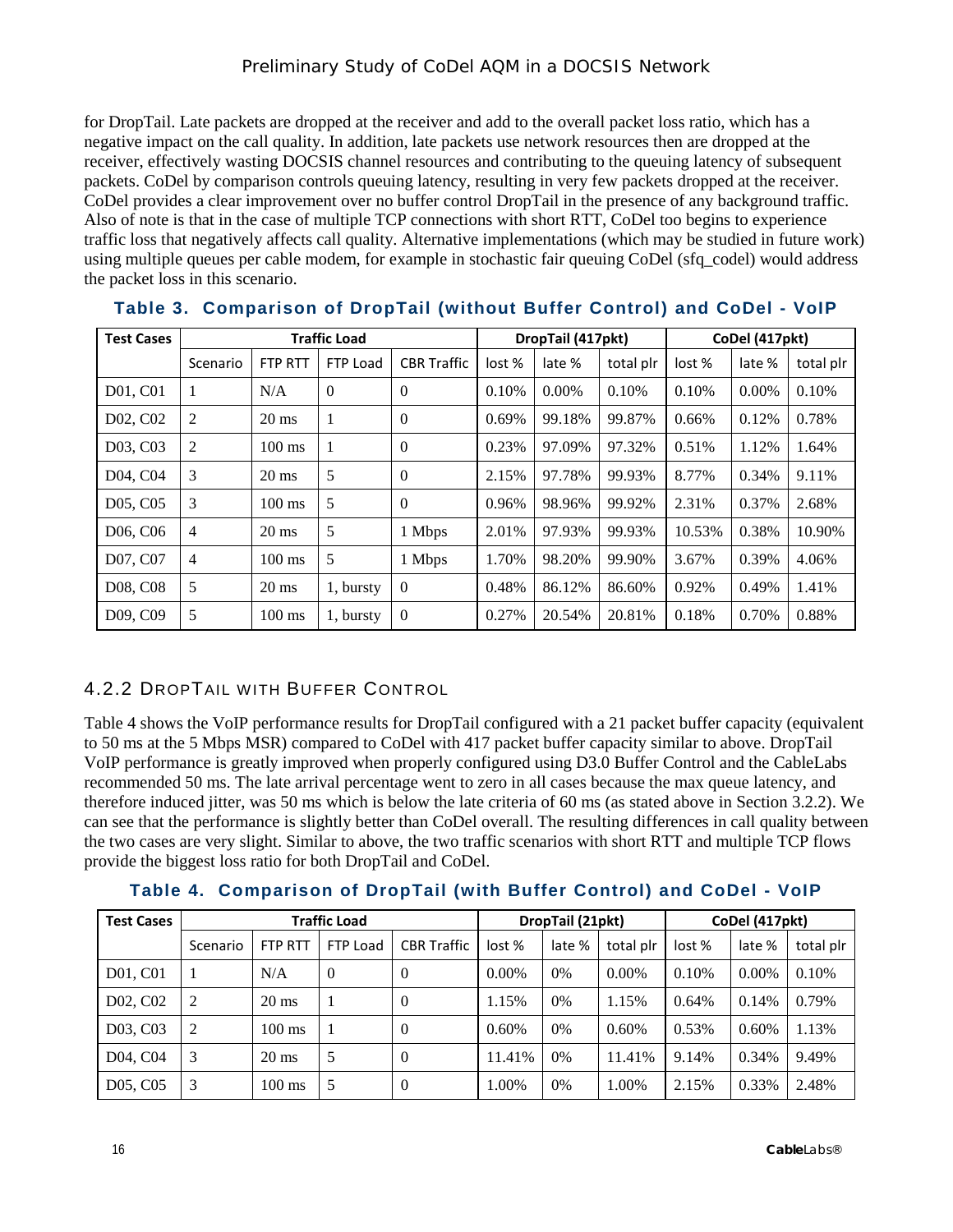| <b>Test Cases</b>                 |                |                  | <b>Traffic Load</b> |                    |        | DropTail (21pkt) |           | CoDel (417pkt) |        |           |  |
|-----------------------------------|----------------|------------------|---------------------|--------------------|--------|------------------|-----------|----------------|--------|-----------|--|
|                                   | Scenario       | <b>FTP RTT</b>   | FTP Load            | <b>CBR Traffic</b> | lost % | late %           | total plr | lost %         | late % | total plr |  |
| D <sub>06</sub> , C <sub>06</sub> | 4              | $20 \text{ ms}$  | 5                   | <b>Mbps</b>        | 8.51%  | 0%               | 8.51%     | 10.73%         | 0.32%  | 11.05%    |  |
| D07, C07                          | $\overline{4}$ | $100 \text{ ms}$ |                     | <b>Mbps</b>        | 2.99%  | 0%               | 2.99%     | 3.61%          | 0.34%  | 3.95%     |  |
| D <sub>08</sub> , C <sub>08</sub> | 5              | $20 \text{ ms}$  | 1, bursty           | $\overline{0}$     | 0.91%  | 0%               | 0.91%     | 0.98%          | 0.50%  | 1.48%     |  |
| D09, C09                          | 5              | 100 ms           | 1, bursty           | $\overline{0}$     | 0.14%  | 0%               | 0.14%     | 0.17%          | 0.53%  | 0.70%     |  |

## <span id="page-20-0"></span>**4.3 WEB CLIENT PERFORMANCE**

#### <span id="page-20-1"></span>4.3.1 DROPTAIL WITH NO BUFFER CONTROL

[Table 5](#page-20-3) shows the web browser performance for DropTail and CoDel under the same set of conditions as described previously. For both queue management approaches, the web client performance is summarized by two statistics calculated from the page load time, the median and the median absolute deviation. Additionally the count of page loads that completed within the simulation duration of 600 seconds is shown. CoDel shows a clear benefit in all cases where TCP background loading is present, resulting in median page load times that in many cases are about an order of magnitude faster than with the DropTail case, and very consistent performance, with median absolute deviations in the majority of circumstances being < 3% of the median value.

#### <span id="page-20-3"></span>**Table 5. Comparison of DropTail (without Buffer Control) and CoDel - WWW**

| <b>Test Cases</b>                 |                |                  | <b>Traffic Load</b> |                    |        | DropTail (417pkt) |       | CoDel (417pkt) |            |       |
|-----------------------------------|----------------|------------------|---------------------|--------------------|--------|-------------------|-------|----------------|------------|-------|
|                                   | Scenario       | <b>FTP RTT</b>   | FTP Load            | <b>CBR Traffic</b> | median | MAD               | count | median         | <b>MAD</b> | count |
| D01, C01                          | -1             | N/A              | $\theta$            | $\Omega$           | 2.756  | 0.002             | 77    | 2.756          | 0.002      | 77    |
| D <sub>02</sub> , C <sub>02</sub> | 2              | $20 \text{ ms}$  | 1                   | $\overline{0}$     | 23.934 | 2.936             | 21    | 2.996          | 0.018      | 74    |
| D03, C03                          | 2              | $100 \text{ ms}$ | 1                   | $\Omega$           | 23.654 | 3.032             | 23    | 2.832          | 0.035      | 75    |
| D04, C04                          | 3              | $20 \text{ ms}$  | 5                   | $\overline{0}$     | 30.070 | 4.154             | 16    | 3.352          | 0.370      | 69    |
| D <sub>05</sub> , C <sub>05</sub> | 3              | $100 \text{ ms}$ | 5                   | $\overline{0}$     | 33.030 | 4.625             | 15    | 3.042          | 0.088      | 73    |
| D <sub>06</sub> , C <sub>06</sub> | $\overline{4}$ | $20 \text{ ms}$  | 5                   | 1 Mbps             | 28.076 | 3.220             | 17    | 3.647          | 0.646      | 62    |
| D07, C07                          | $\overline{4}$ | $100 \text{ ms}$ | 5                   | 1 Mbps             | 28.414 | 2.503             | 16    | 3.066          | 0.076      | 73    |
| D <sub>08</sub> , C <sub>08</sub> | 5              | $20 \text{ ms}$  | 1, bursty           | $\overline{0}$     | 6.902  | 1.158             | 51    | 2.978          | 0.034      | 75    |
| D09, C09                          | 5              | $100 \text{ ms}$ | 1, bursty           | $\overline{0}$     | 3.400  | 0.640             | 69    | 2.762          | 0.008      | 75    |

#### <span id="page-20-2"></span>4.3.2 DROPTAIL WITH BUFFER CONTROL

When buffer control is introduced in the DropTail case, a benefit is seen in nearly all cases, but still CoDel provides better performance.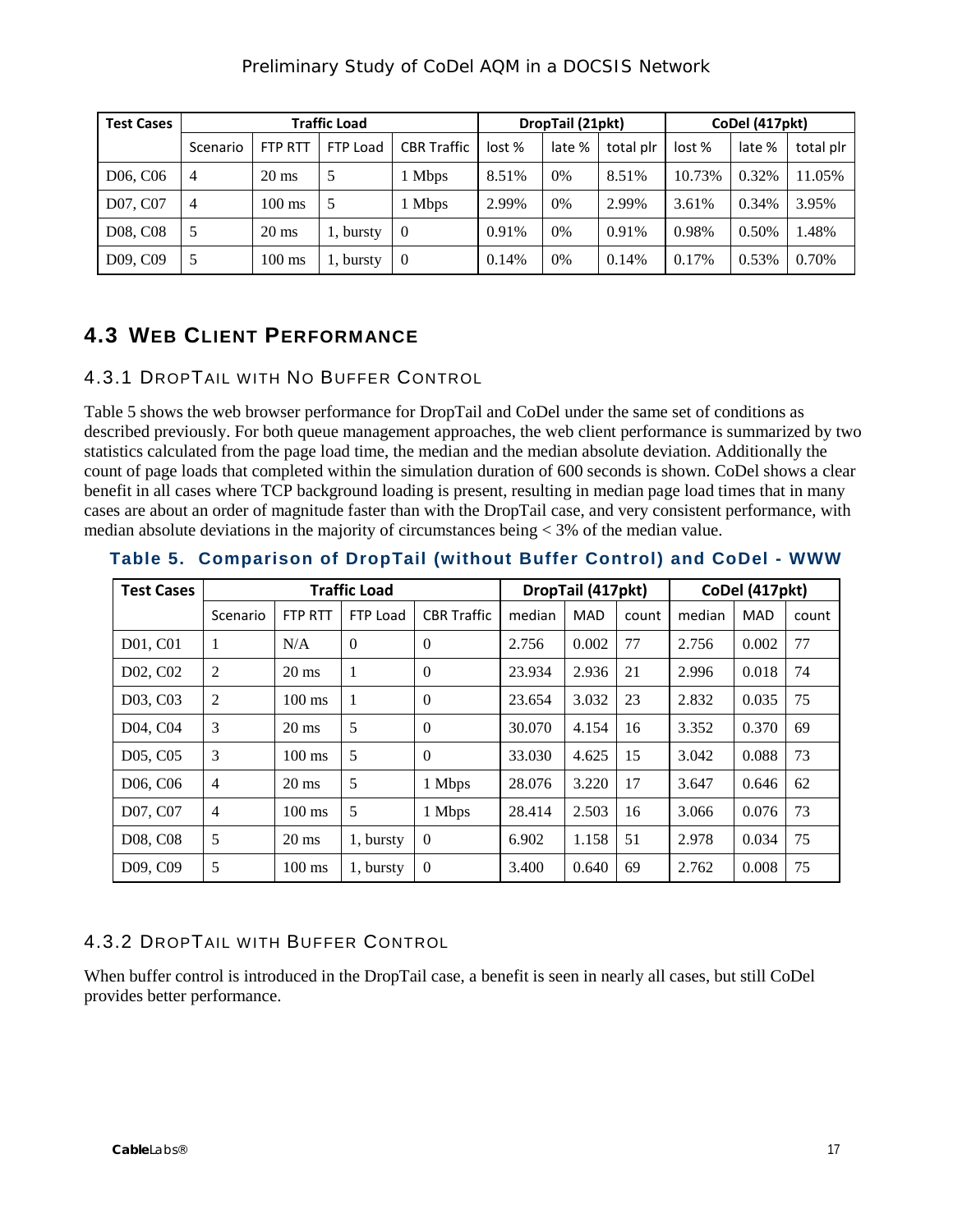<span id="page-21-0"></span>

| <b>Test Cases</b>                 |                |                  | <b>Traffic Load</b> |                    |        | DropTail (21pkt) |          | CoDel (417pkt) |            |       |
|-----------------------------------|----------------|------------------|---------------------|--------------------|--------|------------------|----------|----------------|------------|-------|
|                                   | Scenario       | <b>FTP RTT</b>   | FTP Load            | <b>CBR Traffic</b> |        | <b>MAD</b>       | count    | median         | <b>MAD</b> | count |
| D01, C01                          | 1              | N/A              | $\overline{0}$      | $\theta$           | 4.026  | 0.002            | 67       | 2.756          | 0.002      | 77    |
| D02, C02                          | 2              | $20 \text{ ms}$  | 1                   | $\theta$           | 7.367  | 0.873            | 34       | 3.002          | 0.026      | 74    |
| D03, C03                          | 2              | $100 \text{ ms}$ | 1                   | $\theta$           | 4.412  | 0.224            | 61       | 2.836          | 0.035      | 76    |
| D04. C04                          | 3              | $20 \text{ ms}$  | 5                   | $\Omega$           | >600   |                  | $\theta$ | 3.310          | 0.333      | 69    |
| D <sub>05</sub> , C <sub>05</sub> | 3              | $100 \text{ ms}$ | 5                   | $\Omega$           | 13.696 | 7.646            | 21       | 3.084          | 0.072      | 72    |
| D <sub>06</sub> , C <sub>06</sub> | $\overline{4}$ | $20 \text{ ms}$  | 5                   | 1 Mbps             | >600   |                  | $\Omega$ | 3.320          | 0.358      | 67    |
| D07, C07                          | $\overline{4}$ | $100 \text{ ms}$ | 5                   | 1 Mbps             | 20.570 | 7.577            | 18       | 3.049          | 0.051      | 72    |
| D <sub>08</sub> , C <sub>08</sub> | 5              | $20 \text{ ms}$  | 1, bursty           | $\Omega$           | 4.578  | 0.238            | 57       | 2.960          | 0.038      | 73    |
| D <sub>09</sub> , C <sub>09</sub> | 5              | $100 \text{ ms}$ | 1, bursty           | $\overline{0}$     | 4.034  | 0.006            | 65       | 2.760          | 0.006      | 75    |

**Table 6. Comparison of DropTail (with Buffer Control) to CoDel - WWW**

The short buffer used for DropTail created particular problems for the web client when in the presence of multiple TCP sessions (Traffic Scenarios  $3 \& 4$ ) as is highlighted in the table.

As stated previously, a current limitation of the simulation model is that it implements buffer control via a limit on the number of packets in queue, rather than the number of bytes in queue. This caused a pathological condition to occur in test cases D04 and D06 (5 competing TCP flows w/ 20 ms RTT). In these test cases, the median page load time could not be calculated due to the fact that no page loads completed during the 600s simulation time. In examining the detailed traces from the simulations, it can be seen that the 5 FTP sessions succeed in keeping the buffer nearly full at all times (98.5% of the time there are 5 or fewer empty slots). [Figure 8](#page-22-0) shows the queue depth as a function of time during the simulation, and [Figure 9](#page-23-1) provides the CDF of queue depth. This served to block the web client completely, since it attempted to created 24 simultaneous TCP sessions, largely via back-to-back TCP SYN packets. The majority of these SYN packets were dropped due to the perpetually full buffer, which caused TCP to perform a backoff and retry, only to have the retries dropped as well. The result was that some of the TCP sessions were never able to establish a connection, let alone transfer the web objects being requested. Connection attempts were seen at  $T=1, 4, 10, 22, 46, 94, 154, 214, 274,$  etc., indicating a binary exponential backoff beginning with a 3-second value, and topping out at 60 seconds.

In the D05 and D07 test cases (5 competing TCP flows 2/100 ms RTT) there were similar problems, though with less catastrophic results. Notable is that the median absolute deviation of the page load time is very large (56% and 37% of the median value, respectively) indicating significant dispersion of the results. In looking at the individual page load times for each of these two conditions, we see cases with significantly higher than median value page load times, with the maximum PLT being 84 seconds and 160 seconds in the two cases.

In a real web client, it is possible that the TCP SYNs will be spaced out more, and so the probability of dropping them all would be lower. Additionally, since the TCP SYN packets are 50 bytes, if the DropTail implementation were to limit buffer size in bytes rather than packets, the drop probability for the TCP SYNs would be significantly lower as well. As a result, we feel that these specific results don't provide an accurate portrayal of real-world performance.

Nonetheless, the queue depth CDF paints a somewhat dismal picture for the prospects of other traffic flows that would seek to compete for a very small number of open slots in the buffer.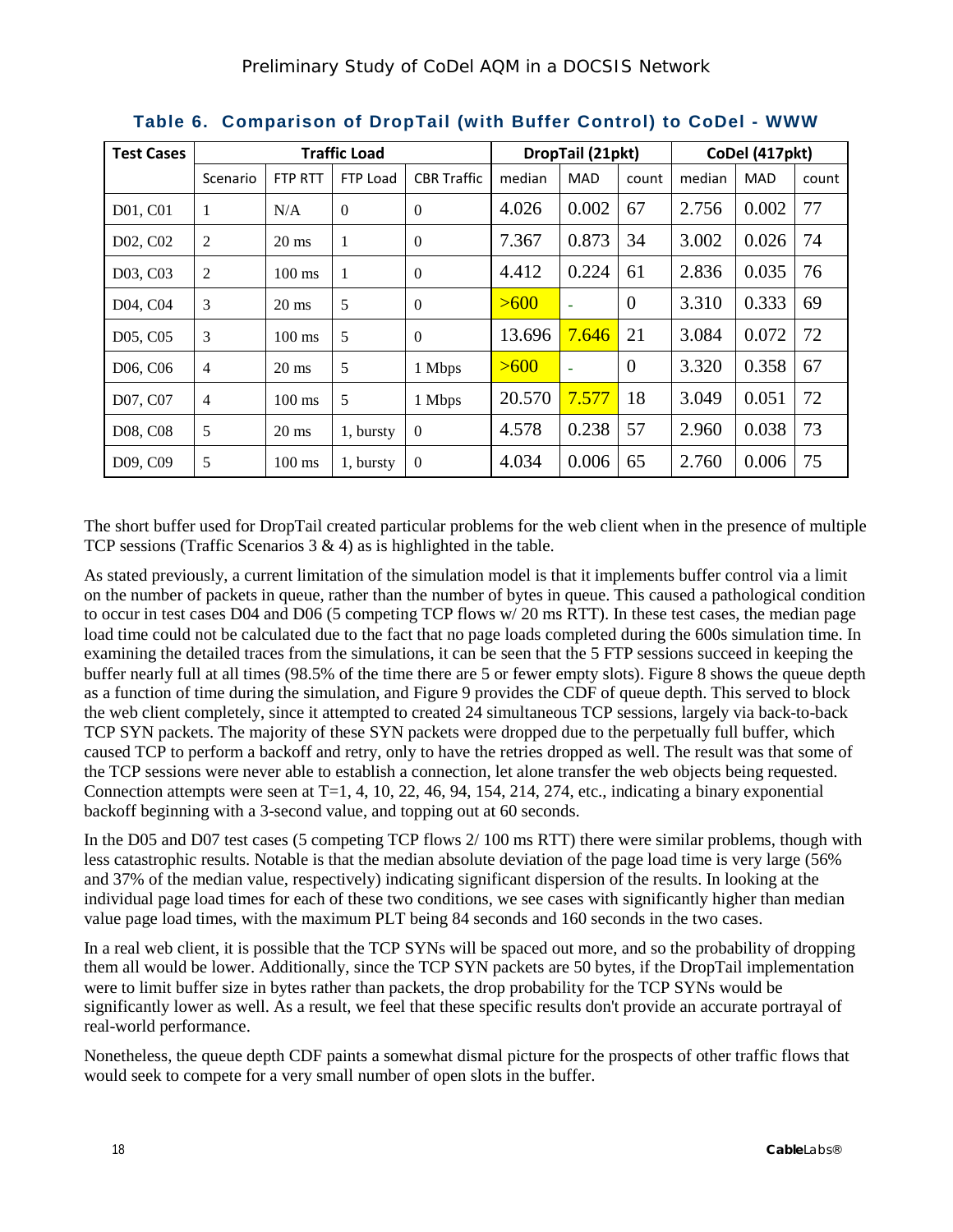

<span id="page-22-0"></span>**Figure 8. Queue Size vs Time for D04 Test Case**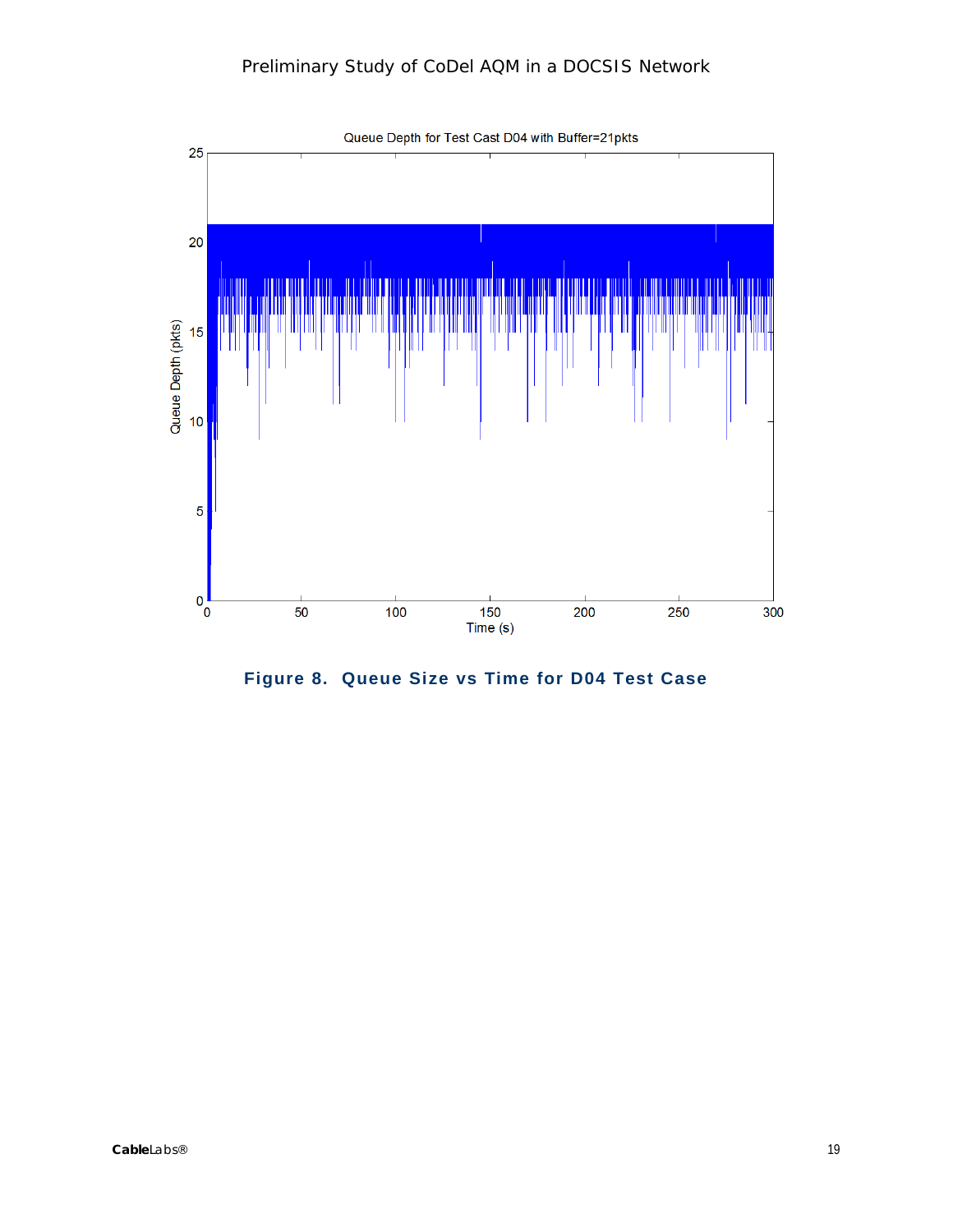

**Figure 9. Cumulative Distribution of Queue Size for D04 test case**

## <span id="page-23-1"></span><span id="page-23-0"></span>**4.4 PERFORMANCE SUMMARY**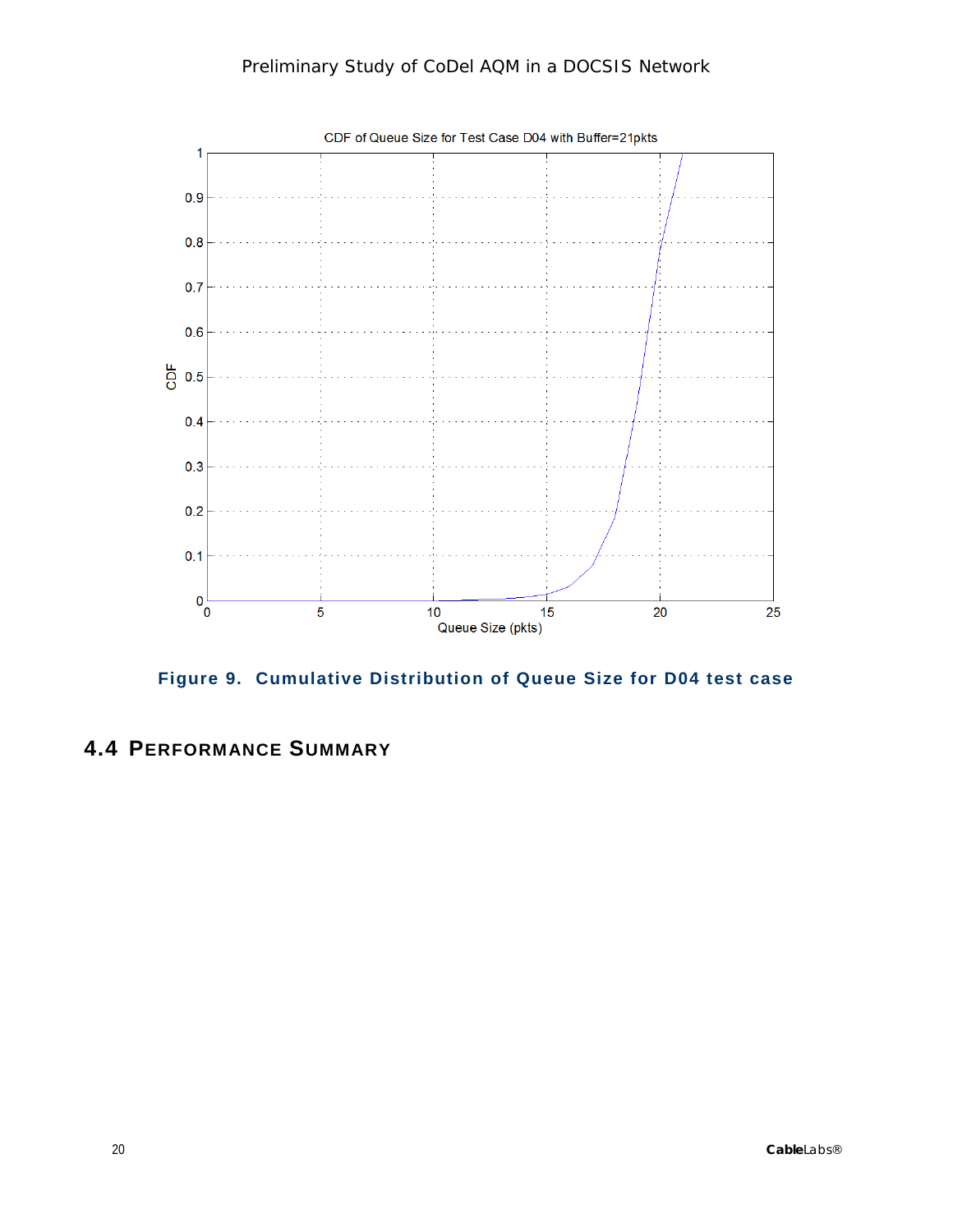<span id="page-24-0"></span>[Table 7](#page-24-0) an[d Table 8](#page-25-1) give a summary of the results presented in the preceding sections. CoDel shows significantly better performance than DropTail with no buffer control for both VoIP and web page load time in all of the tested conditions except for the D01,C01 case with no background traffic, where it provided the same performance as DropTail. When compared to DropTail with Buffer Control, CoDel provided equivalent performance to DropTail for VoIP, but still provided a marked benefit for web page load time.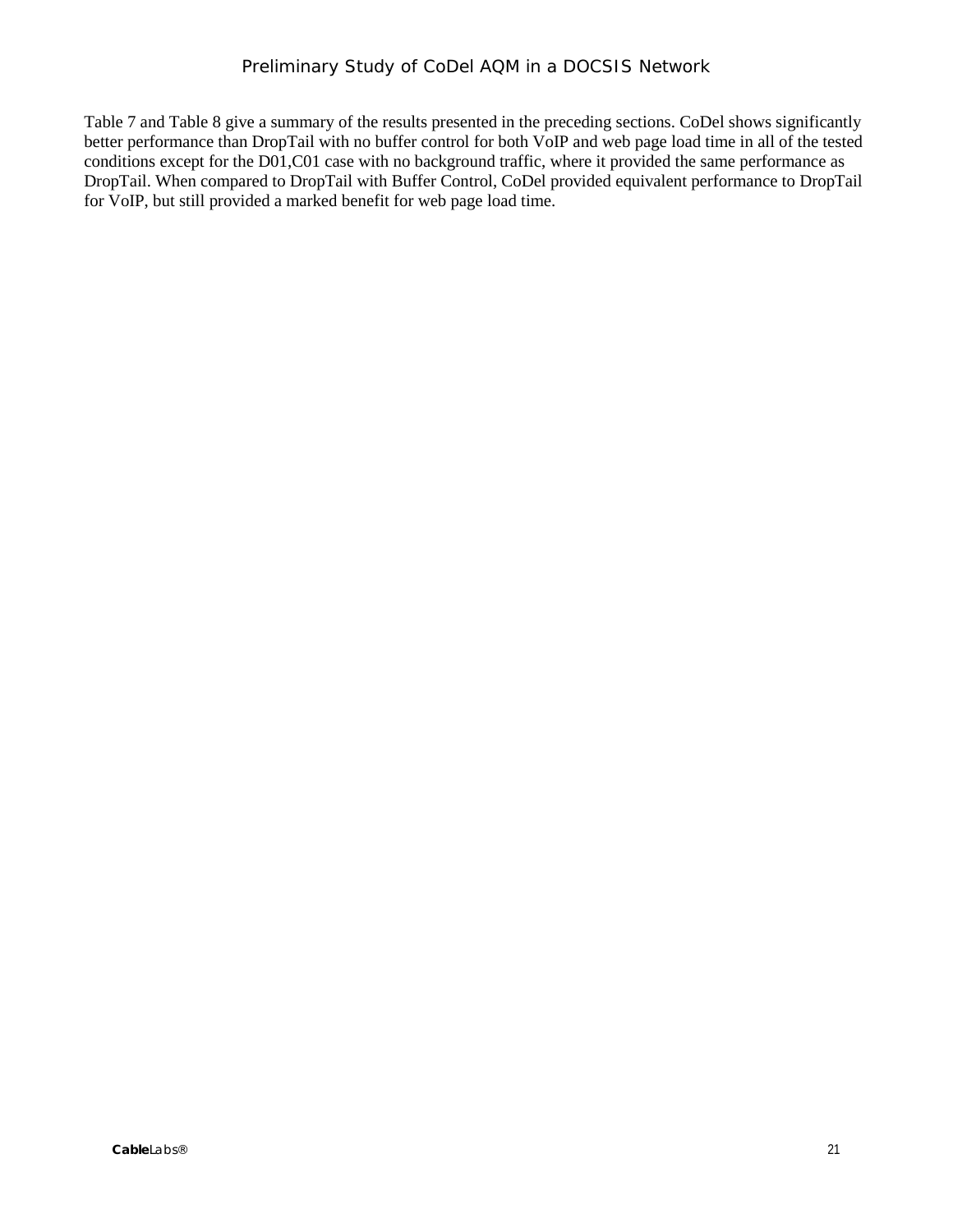#### <span id="page-25-0"></span>**Table 7. Comparison of DropTail (without Buffer Control) and CoDel - Summary**

|               |                |                 | <b>Traffic Load</b> |                          |                 | <b>VoIP MOS</b> |       |          | FTP kBytes in 600 sec. |          |          |       | Median Page Load Time (s) |
|---------------|----------------|-----------------|---------------------|--------------------------|-----------------|-----------------|-------|----------|------------------------|----------|----------|-------|---------------------------|
| Cases<br>Test | Scenario       | FTP RTT<br>(ms) | Load<br>È           | Traffic<br>(Mbps)<br>CBR | <b>DropTail</b> | CoDel           | Delta | DropTail | CoDel                  | CoDel/DT | DropTail | CoDel | CoDel/DT                  |
| D/C01         | 1              | N/A             | $\boldsymbol{0}$    | $\theta$                 | 4.4             | 4.4             | 0.0   | $\Omega$ | $\Omega$               | N/A      | 2.8      | 2.8   | 100%                      |
| D/C02         | 2              | 20              | $\mathbf{1}$        | $\theta$                 | 1.1             | 4.4             | 3.3   | 375614   | 368198                 | 98%      | 23.9     | 3.0   | 13%                       |
| D/C03         | 2              | 100             | 1                   | $\overline{0}$           | 1.1             | 4.3             | 3.2   | 375247   | 367641                 | 98%      | 23.7     | 2.8   | 12%                       |
| D/C04         | 3              | 20              | 5                   | $\overline{0}$           | 1.0             | 3.5             | 2.5   | 376472   | 369714                 | 98%      | 30.1     | 3.3   | 11%                       |
| D/C05         | 3              | 100             | 5                   | $\Omega$                 | 1.0             | 4.2             | 3.2   | 376393   | 368505                 | 98%      | 33.0     | 3.1   | 9%                        |
| D/C06         | $\overline{4}$ | 20              | 5                   |                          | 1.0             | 3.4             | 2.4   | 302337   | 305263                 | 101%     | 28.1     | 3.3   | 12%                       |
| D/C07         | $\overline{4}$ | 100             | 5                   | 1                        | 1.0             | 4.0             | 3.0   | 302263   | 296446                 | 98%      | 28.4     | 3.0   | 11%                       |
| D/C08         | 5              | 20              | 1, bursty           | $\overline{0}$           | 1.1             | 4.3             | 3.2   | 371211   | 368136                 | 99%      | 6.9      | 3.0   | 43%                       |
| D/C09         | 5              | 100             | 1, bursty           | $\overline{0}$           | 2.7             | 4.4             | 1.7   | 368325   | 363973                 | 99%      | 3.4      | 2.8   | 81%                       |

#### <span id="page-25-1"></span>**Table 8. Comparison of DropTail (with Buffer Control) and CoDel - Summary**

|               | <b>Traffic Load</b> |                 |              | <b>VoIP MOS</b>                 |          | FTP kBytes in 600 sec. |        |          | Median Page Load Time (s) |          |          |       |           |
|---------------|---------------------|-----------------|--------------|---------------------------------|----------|------------------------|--------|----------|---------------------------|----------|----------|-------|-----------|
| Cases<br>Test | Scenario            | FTP RTT<br>(ms) | FTP Load     | Traffic<br>(Mbps)<br><b>CBR</b> | DropTail | CoDel                  | Delta  | DropTail | CoDel                     | CoDel/DT | DropTail | CoDel | CoDel/DT  |
| D/C01         | $\mathbf{1}$        | N/A             | $\mathbf{0}$ | $\theta$                        | 4.4      | 4.4                    | 0.0    | $\theta$ | $\overline{0}$            | N/A      | 4.0      | 2.8   | 68%       |
| D/C02         | 2                   | 20              | 1            | $\theta$                        | 4.3      | 4.4                    | $+0.1$ | 374087   | 368198                    | 98%      | 7.4      | 3.0   | 41%       |
| D/C03         | 2                   | 100             | $\mathbf{1}$ | $\theta$                        | 4.4      | 4.3                    | $-0.1$ | 369865   | 367641                    | 99%      | 4.4      | 2.8   | 64%       |
| D/C04         | 3                   | 20              | 5            | $\theta$                        | 3.3      | 3.5                    | $+0.2$ | 379098   | 369714                    | 98%      | >600     | 3.3   | $< 0.6\%$ |
| D/C05         | 3                   | 100             | 5            | $\theta$                        | 4.3      | 4.2                    | $-0.1$ | 375764   | 368505                    | 98%      | 13.7     | 3.1   | 23%       |
| D/C06         | $\overline{4}$      | 20              | 5            | 1                               | 3.6      | 3.4                    | $-0.2$ | 306335   | 305263                    | 100%     | >600     | 3.3   | $< 0.6\%$ |
| D/C07         | $\overline{4}$      | 100             | 5            | 1                               | 4.1      | 4.0                    | $-0.1$ | 302361   | 296446                    | 98%      | 20.6     | 3.0   | 15%       |
| D/C08         | 5                   | 20              | 1, bursty    | $\overline{0}$                  | 4.3      | 4.3                    | 0.0    | 370465   | 368136                    | 99%      | 4.6      | 3.0   | 65%       |
| D/C09         | 5                   | 100             | 1, bursty    | $\theta$                        | 4.4      | 4.4                    | 0.0    | 366821   | 363973                    | 99%      | 4.0      | 2.8   | 68%       |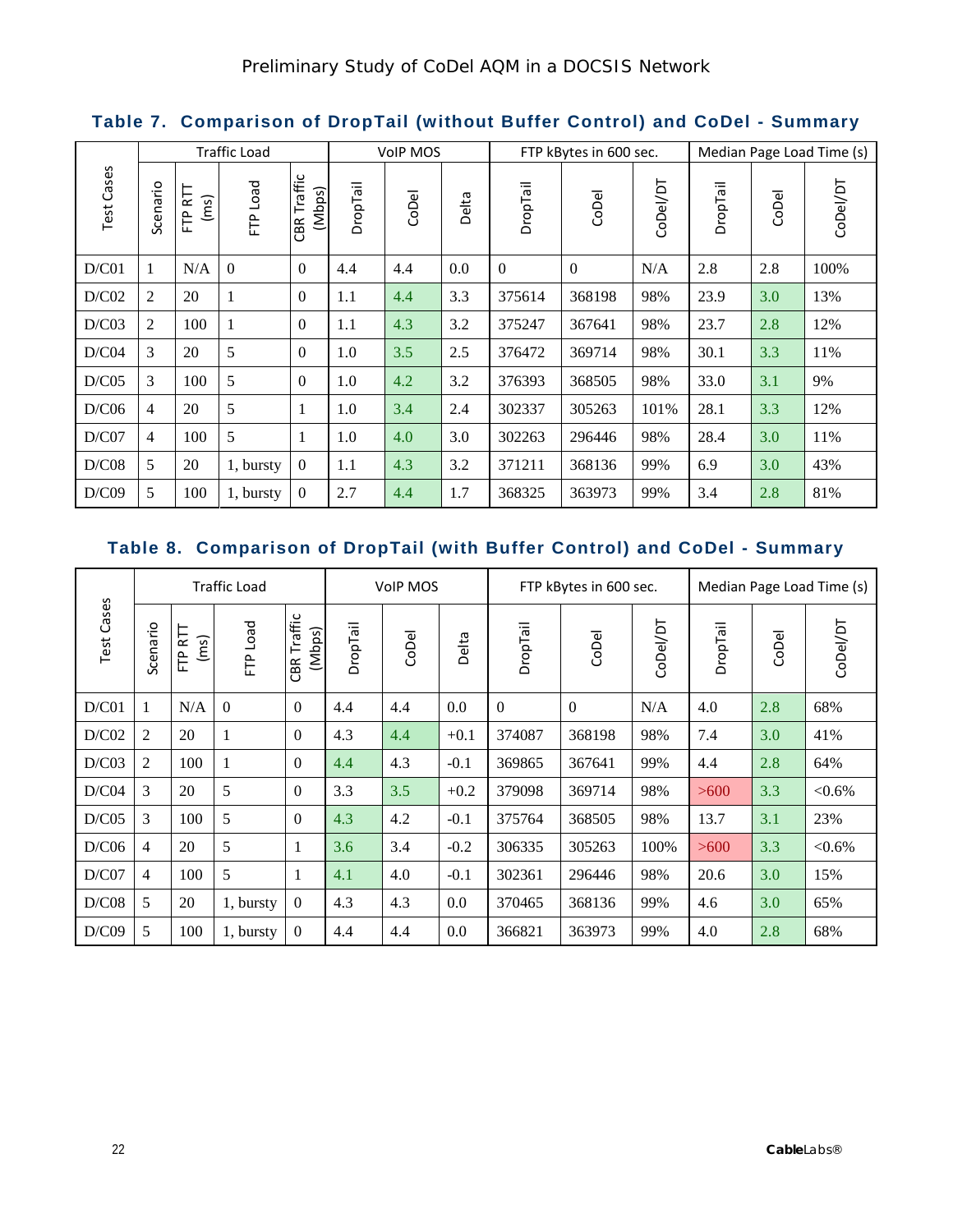## <span id="page-26-0"></span>**5 FUTURE WORK**

The simulation models built for the purposes of this study provide what we believe to be good models of the DOCSIS 3.0 MAC. That said, a couple of limitations have been noted that point to improvements to the model which would allow a more complete study of certain scenarios. Specifically, the DropTail buffer control model currently implements queue size limits based on the number of packets rather than number of bytes in queue. This caused a more significant degradation in web page load time performance during conditions of heavy TCP load than would occur in reality. Secondly, our implementation of queuing behavior in the presence of upstream RF congestion is known to be problematic, and so the results of testing in those scenarios are not reported here.

Further, other queue management algorithms have been discussed during the preparation of this study: in particular, stochastic fair queuing (sfq) and the hybrids, fair queue CoDel (fq\_codel) and stochastic flow CoDel (sfq\_codel).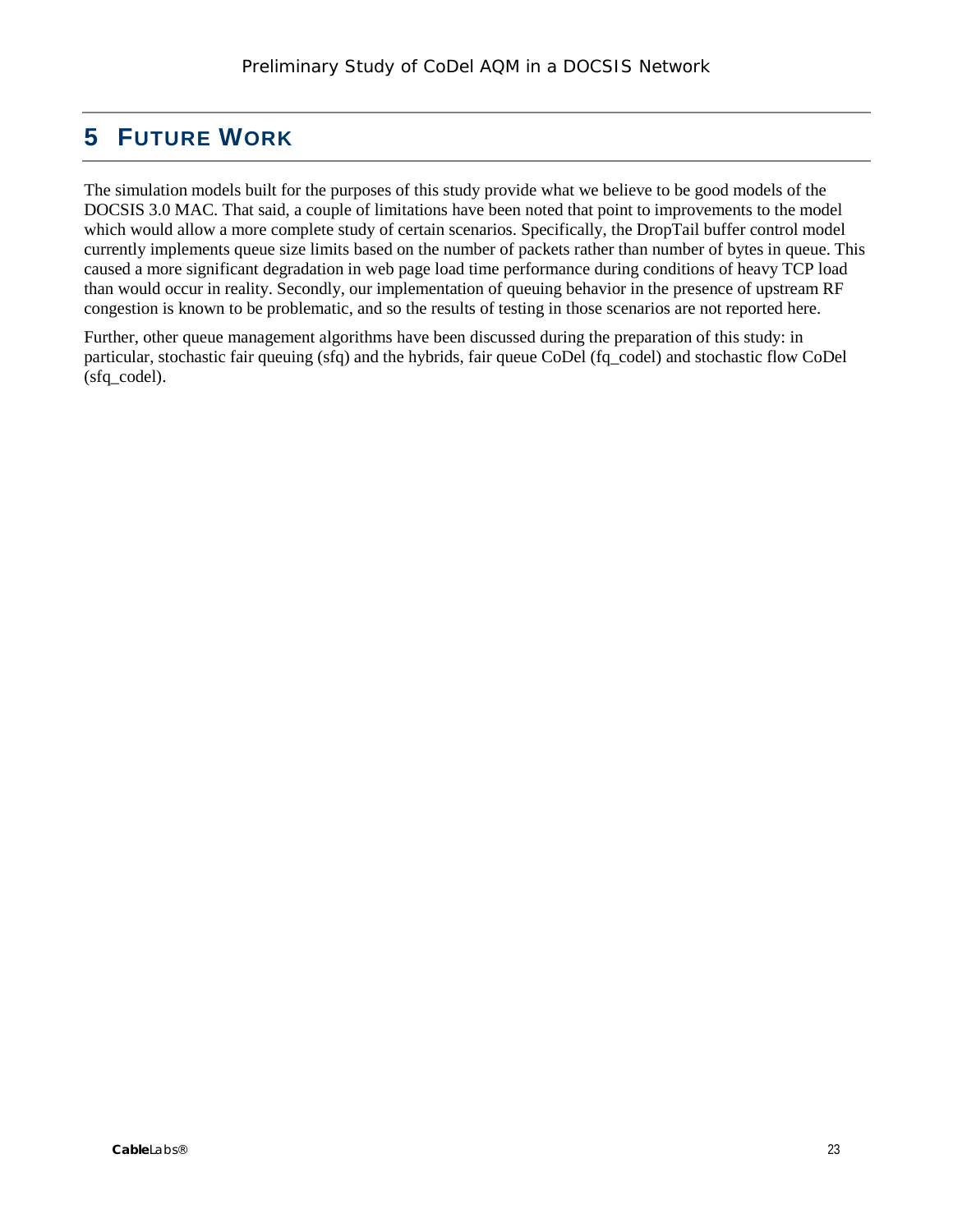## <span id="page-27-0"></span>**6 CONCLUSIONS**

The CoDel active queue management algorithm shows considerable promise in providing an improvement in application performance when compared to the current alternatives of DropTail with and without buffer control.

Further study could provide more guidance with respect to performance in a larger variety of scenarios, and provide guidance on CoDel performance relative to other active queue management approaches.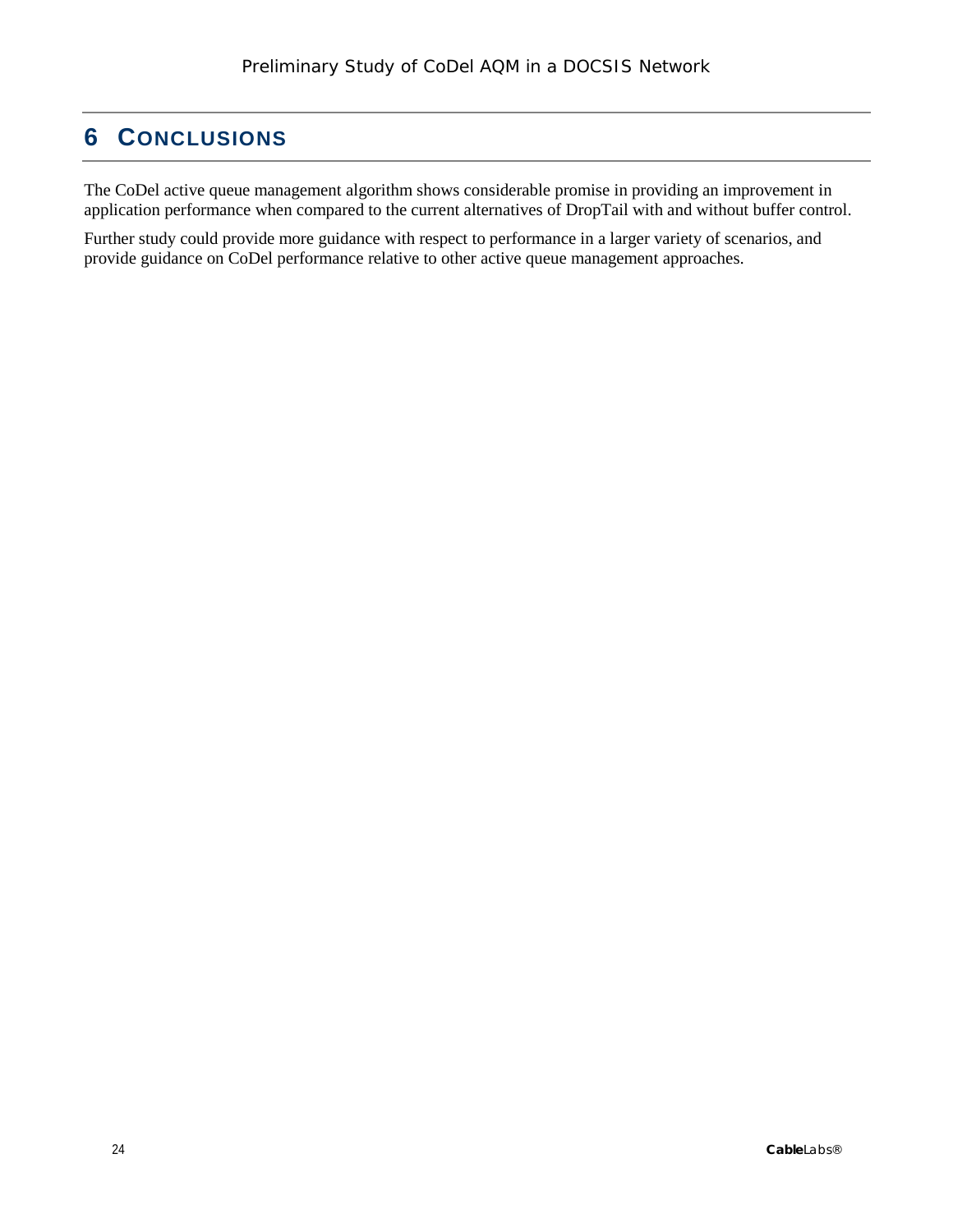## <span id="page-28-0"></span>**APPENDIX A FILE SIZES FOR WEB PAGE MODEL (FOR FUTURE WORK)**

The file sizes are generated via a log-normal distribution, such that the  $log_{10}$  of file size is drawn from a normal distribution with mean = 3.34 and standard deviation = 0.84. The file sizes  $(y_i)$  are calculated from the resulting 100 draws  $(x_i)$  using the following formula, in order to produce a set of 100 files whose total size  $=$  600 kB (614400 B):

$$
y_i = round(k * 10^{x_i})
$$

where

$$
k = \frac{614400}{\sum 10^{x_i}}
$$

|            | <b>SERVER1</b> | <b>SERVER2</b> | <b>SERVER3</b> | <b>SERVER4</b> |
|------------|----------------|----------------|----------------|----------------|
| index.html | 102400         |                |                |                |
| file 1     | 2997           | 5009           | 7105           | 355            |
| file 2     | 3225           | 1643           | 6683           | 3815           |
| file 3     | 7679           | 1048           | 1017           | 9498           |
| file 4     | 22             | 510            | 116            | 645            |
| file 5     | 4742           | 6679           | 190            | 544            |
| file 6     | 1763           | 769            | 2424           | 2931           |
| file 7     | 224            | 961            | 22             | 12393          |
| file 8     | 401            | 132            | 828            | 85             |
| file 9     | 1299           | 457            | 91289          | 12229          |
| file 10    | 11             | 3175           | 91             | 826            |
| file 11    | 1859           | 5744           | 797            | 28522          |
| file 12    | 533            | 2548           | 4892           | 1595           |
| file 13    | 7432           | 2527           | 297            | 41             |
| file 14    | 49238          | 420            | 1652           | 4019           |
| file 15    | 1685           | 235            | 547            | 1062           |
| file 16    | 23627          | 256            | 6169           | 2457           |
| file 17    | 860            | 175            | 781            | 1144           |
| file 18    | 79             | 1961           | 276            | 1127           |
| file 19    | 2591           | 235            | 774            | 2662           |
| file 20    | 39             | 10030          | 147107         | 8649           |
| file 21    | 734            | 3098           | 182            | 51108          |
| file 22    | 8342           | 6201           | 249            | 2511           |
|            |                |                |                |                |

The resulting files are distributed to the four servers as follows: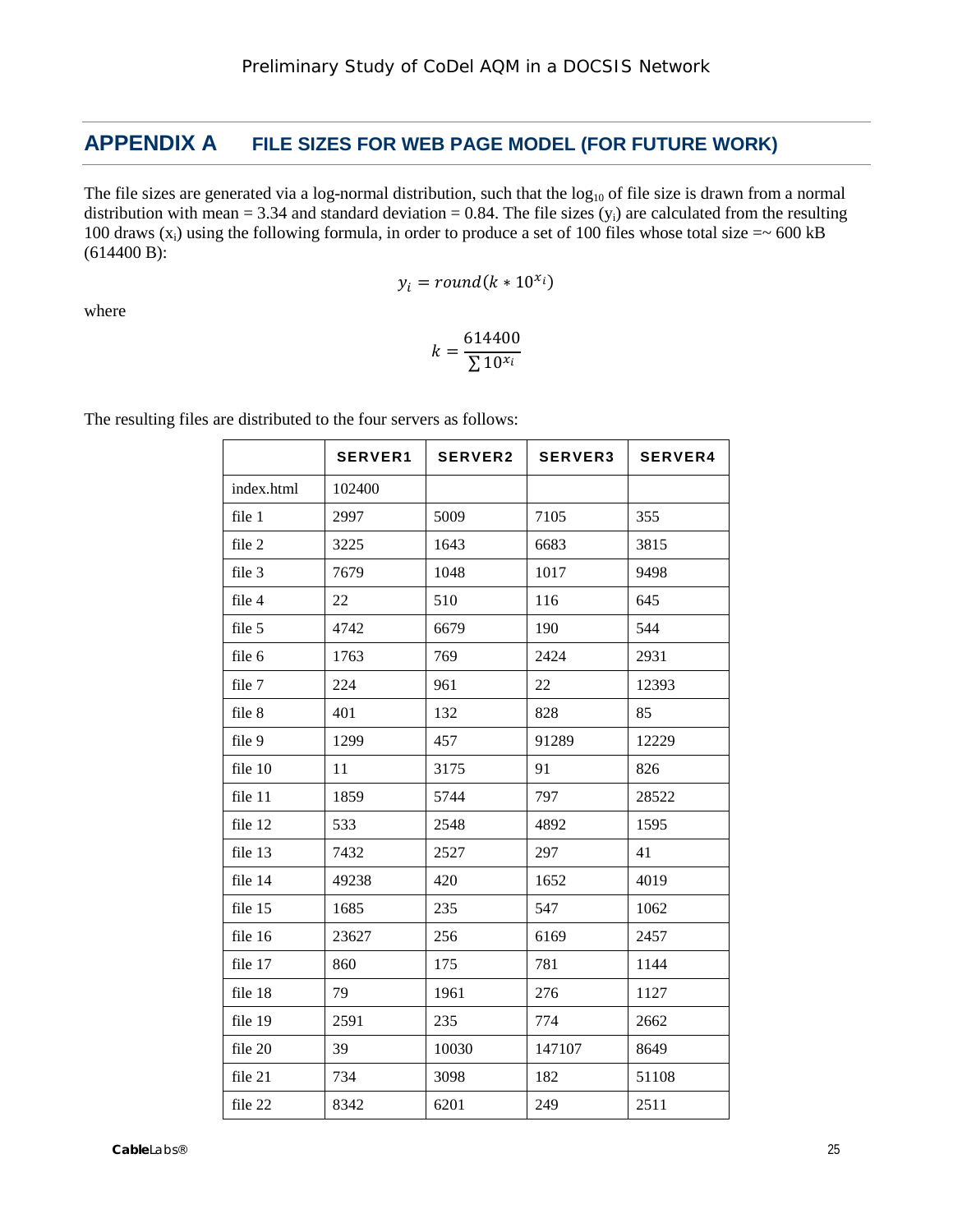|         | <b>SERVER1</b> | <b>SERVER2</b> | <b>SERVER3</b> | <b>SERVER4</b> |
|---------|----------------|----------------|----------------|----------------|
| file 23 | 459            | 740            | 449            | 186            |
| file 24 | 233            | 901            | 51             | 4380           |
| file 25 | 1077           | 5229           | 2278           | 3518           |